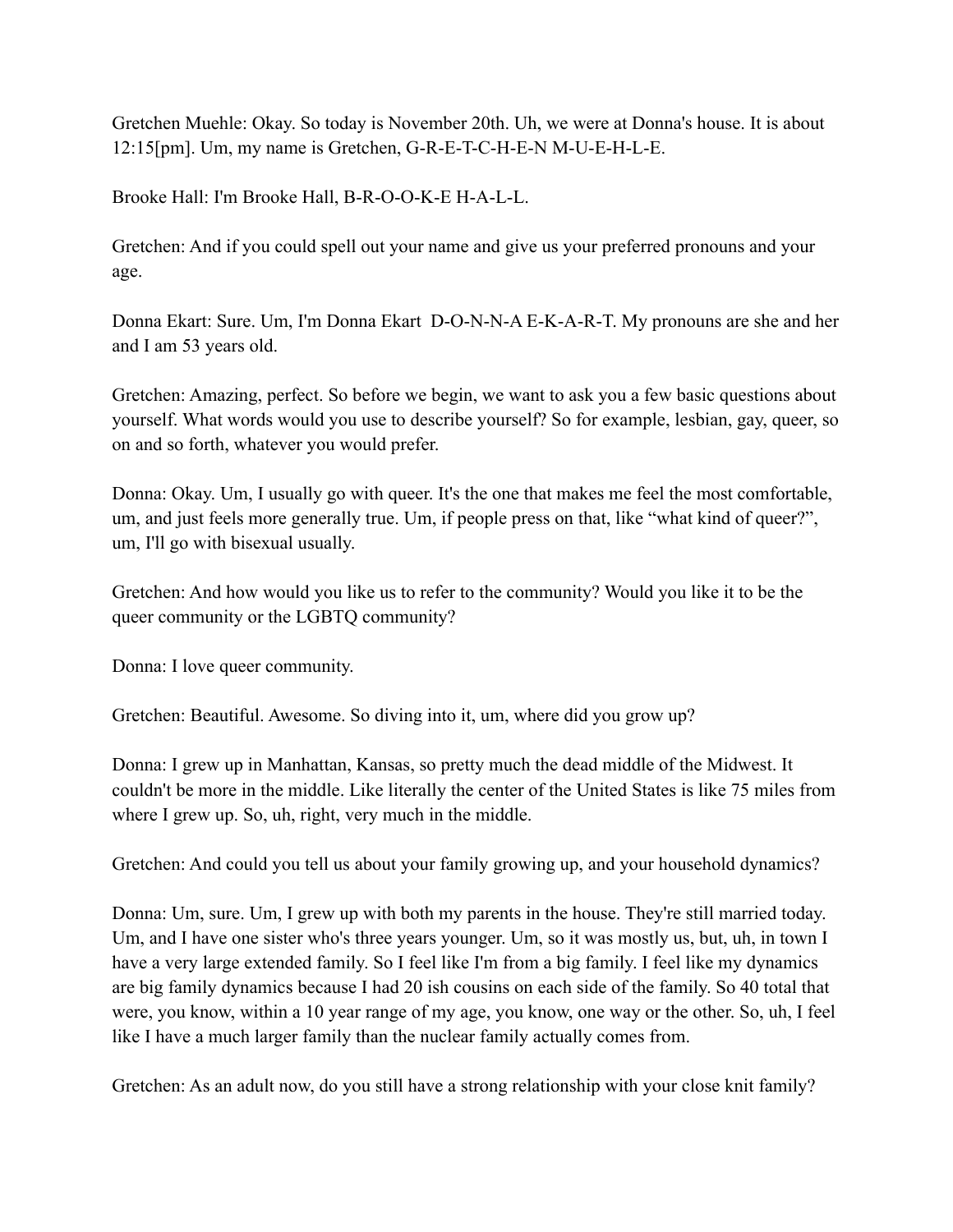Donna: I do. Um, I, it's been hard during the pandemic to be away from them for as much, cause I just don't want to travel. Things are worse there and I don't want to go there and bring something back that isn't already here and, uh, you know, my parents are older, so I don't want to put them at risk by staying at their house. So it, it's been tough, but, uh, yeah, we still maintain a real close relationship. Both my parents and my sister.

Brooke: So is everybody in your family still in Kansas?

Donna: Pretty much. I have a few cousins spread out around the country, um, who were in my generation, but the vast majority of my aunts and uncles who are still alive are all there in Kansas.

Brooke: And another thing we also forgot to say this in the beginning, you are allowed to decline any questions or decline to answer any question. You can stop the interview at any time, too. Um, and I know that Manhattan, Kansas was one of your specifics that you wanted to talk about. Is there anything specific about Kansas that you want to mention?

Donna: Um, Kansas in some ways like Maine, um, it's, uh, got little pockets that are more progressive, um, surrounded by a lot of rural area that is a lot less progressive. Um, so I grew up in a pocket, uh, Manhattan's a college town and there's also a, uh, a military base right outside of town. And those two things sort of combined to make the town more diverse than it would be otherwise. Um, and, uh, and just, uh, more able to handle change, I would say. A lot of the little rural communities in Kansas, you know, everybody who lives there, it goes way back to their great, great grandparents just like here. Um, and so it's a, it's, it's a harder thing for them to, to deal with difference or deal with things changing. But, um, but I do, um, I get a lot here. I get a lot of, "oh, it must be such a relief to you to be someplace more progressive." And honestly, Portland is, the East coast in general, is more liberal than the Midwest. That's just a truth, but I don't actually feel it's incredibly different, like in such a like, "oh, I was so repressed and now I can just be myself kind of way." And I think, um, when people hear Kansas or think about the Midwest, mostly, they've never been there. And mostly they have sort of a very preconceived notion of what it's like and just like any place, it varies a lot more than, than people think.

Brooke: Right.

Gretchen: Well with that, I kind of do want to talk a little bit more about Portland, Maine, if you don't mind.

Donna: Sure.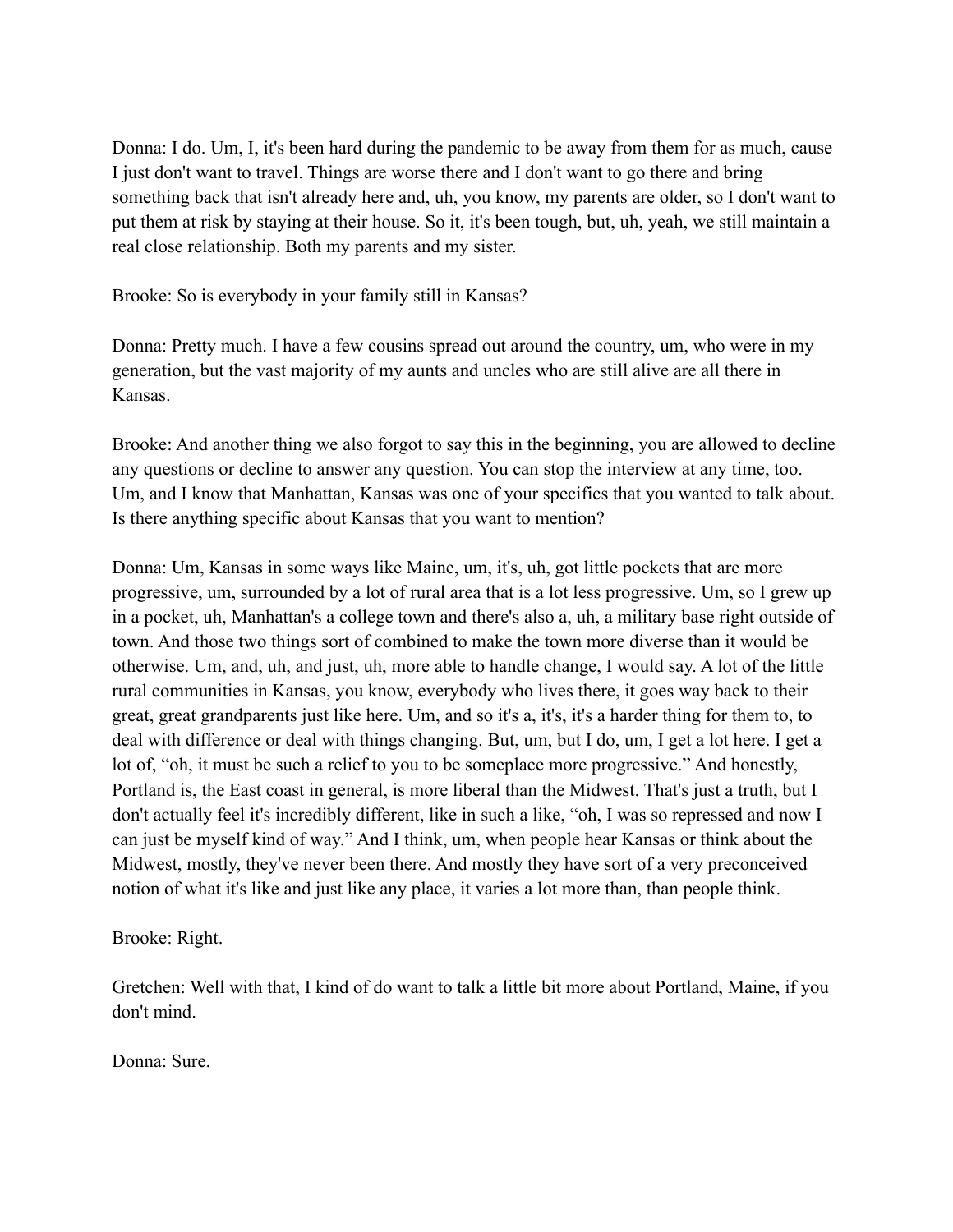Gretchen: So when, how old were you when you moved to Portland?

Donna: We moved here in 2013, so I would have been, oh my gosh, now you're making me do math. Um–

Gretchen: Rough estimate.

Donna: That's eight years ago. So I would've been about 45. It would have been my mid forties. That's a safe–

Gretchen: And what made you want to move to Portland?

Donna: Uh, I, uh, had never heard of Portland Maine in my life. My wife grew up here. And I met her when she was in the military. She was stationed at the base that I mentioned, uh, right outside of town. And we met through mutual friends and, uh, when she got out of the military, uh, she had always promised her mother that she would move back here, um, when she got done. So, uh, she was coming back and I came with her.

Gretchen: Did you find it easy to connect to the queer community base here? Is there anything specific about it here that kind of drew you in?

Donna: We did get fairly involved with like pride stuff and, uh, we literally lived around the corner from Blackstone's, so it, that was easy. It was like an easy place to just be like, "oh, let's just go have a drink or see who's there or whatever." And so I think that was probably my initial contact. Um, I think it's probably fair to say I struggled making any connections here. Uh, what I've settled on is that New England is a friendly place where the east coast is a friendly place, but it is so different than Midwest friendly that I don't recognize it a lot when people are doing it. So they're being friendly, but I think they're being like standoffish or cold. And so I spent the most of the first year here saying that no one here liked me, which is not true. Uh, but just, it took me a while to recognize what sort of interpersonal dynamics are like here and how people aren't quite as, um, it's not outgoing. It's sort of effusive like Midwesterners sort of over connect when it's not really warranted and people here more wait until they feel the connection to do the things that I recognize as friendly. So it's almost— you both work in the service industry, it's almost service friendly. It's almost that, like it's genuine, but it's also not based in anything. So, and when I look for that here, I don't find that necessarily. So I'm gonna turn this off because it's starting to go.

Brooke: That's a nice fireplace.

Donna: Oh yeah, we love it. It keeps the house so warm.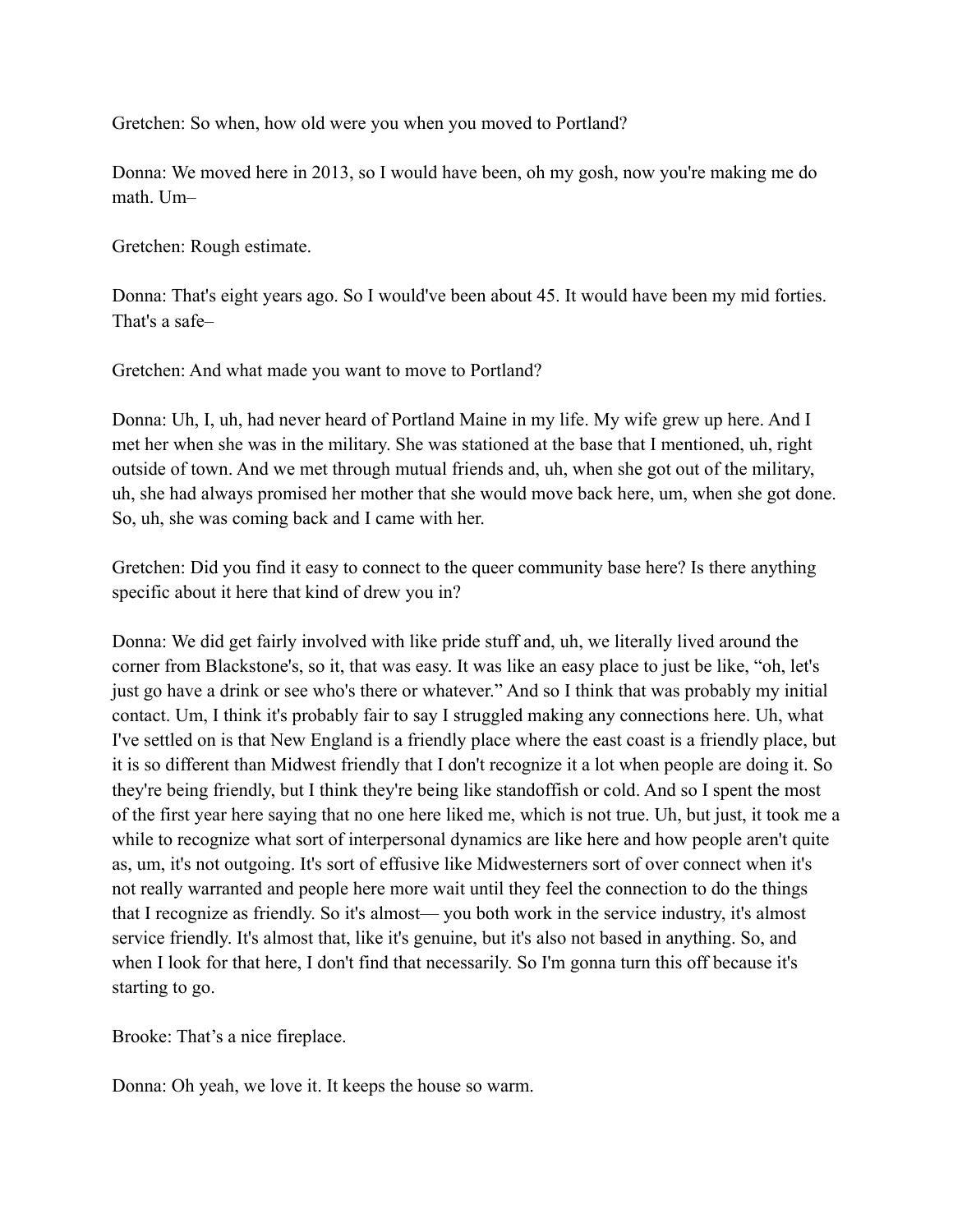Gretchen: Um, so what do you like the best about Portland?

Donna: Oh man. Um, there is a lot to do here. Um, if you are living in Portland and bored, it is your own fault because there's always something and it's not just the big things or the things that everybody's like, "oh, it's restaurants and breweries", which it is, but there's also just a lot of interesting, small things going on all the time. Like any night of the week, you can find good live music somewhere. There's a lot of cool theater. There's just so much to do. And it's beautiful. Like just beautiful. Um, so I, I love those things about it. Um, and I think the lots of things to do makes it easy to meet a lot of different kinds of people. Um, you know, people who are like you or people who are not like you, or, you know, whatever. It's just a really, um, I think it's a really good dynamic that way.

Brooke: Are there things in Portland that you find challenging? I mean, we could, we could add, um, like compared to Kansas.

Donna: Um, well, for me personally, I grew up in a place where almost anybody, Manhattan's a little tiny bit smaller in Portland, but not much. Um, but almost anybody I ran into knew a family member. Like I would say my last name, which is very common there and people will be like, "oh, are you related to this person or that person?" And I didn't realize what a luxury that was, uh, until I moved here when, uh, literally nobody has ever even heard my last name, much less met any of my relatives. And so it's a real, that's a real different thing for me, but that's like a, that's not an Portland thing, that's a personal thing. And probably a lot of people feel that exactly how I feel about home, about Portland.

Gretchen: So alright, you, mentioned in your pre-interview that you wanted to talk about, um, coming out late in life and the process of coming out. Um, when did you first begin to kind of question your sexuality and or gender and or identity?

Donna: Sure. Um, I would say. Uh, just sort of at a base level when I was a teenager. Um, that's when I first started to realize that, um, I had fairly intense feelings for a lot of my friends, um, for a long time. So when I was a teenager, it was the eighties, which I'm sure sounds really scary, but, um, and then it was, it was not at all common for anyone, especially in high school to be gay or to say they were gay. Um, I had friends who were gay, but it was not a thing that anybody talked about outside of our small circle. Um, and certainly nothing that anybody ever in everybody had, uh, a girlfriend as a cover, you know, or, you know, whatever, there wasn't any, there wasn't anybody being out anywhere. Um, and so it wasn't really any conversation or anybody to talk to about how I felt about anything and for a long time, I honestly thought that that's just what female friendships were like. It took me, um, into well into my twenties to realize that there were lots of women who did not feel like that about their friends. Um, and I know that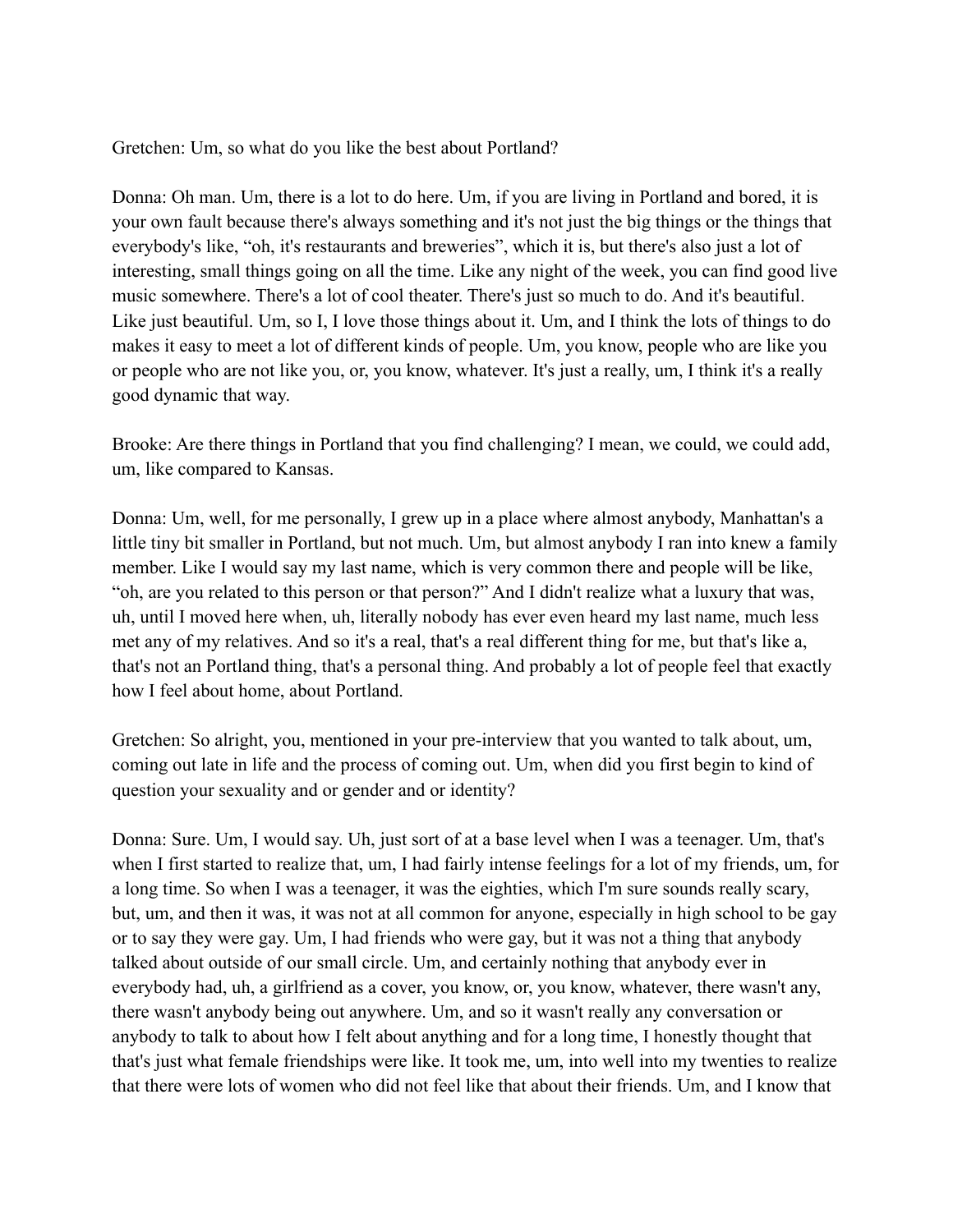probably sounds crazy today, but, um, it, so I would say that I realized then that I had these feelings, but I didn't realize that I could put a name to them. Um, the first time I dated a woman, I was in my forties. So, uh, there just were not examples of anybody, uh, like I didn't know any queer adults at all, um, until graduate school. So it was, you know, and so that would have been mid nineties. Um, it just, I didn't really have any examples. And then. Uh, a friend of a person who had been friends with my mom, her whole life. And so I grew up with her kids and, um, everything, uh, divorced her husband and moved in with a woman. And I was like," oh, that's how it happens. You do all the stuff. And then, and then you get to go do the thing that you wanted to do in the first place." That was honestly my, and I would have been, I mean, it would have been close to 30 when that happened. And that was really, it was like, "oh, okay. So unless you're like really out there, this is how it works." You, you get married, you have kids, you have a whole life. And then when that's starting to kind of wrap up, that's when you get to go do this other thing, like, it was really, that was the example I had and it seemed genius. And, uh, I, uh, yeah, I just didn't really have anybody to look at to say, "oh, this is how it i.s" And even once I was old enough to realize, "oh, well, it's fine. And my family would not be mad and no one would actually care," there just wasn't community there to even connect to. Um, the first one, when I dated, I met at work and what made her think it was going to work out to ask me out, I'll, I'll never know, but I am so grateful to her because it was literally sort of like a, "oh, I guess so" like, and then I was like, "oh, this is, uh, this is what I should have been doing, uh, all along or at least, you know, at some points along the way." Um, I don't want to say that I, that, that relationships I had with men were fake. They were very genuine, but, um, I, I feel like if I'd known earlier, I probably would have made some different choices. So,

Brooke: So you mentioned, um, having friends as, when you were a teenager that were gay, but nobody was out. Did you, were you able to talk to anybody as a teenager about it? Like friend group wise or —

Donna: No, the friends I had in high school were, uh, guys. And so it, that just seemed like, "oh, okay. They get to do that." But there, I didn't, I literally like, I have people now that I knew in high school who have ended up being lesbians, but we did not have any conversation about that. It was just a thing that boys did, I guess.

Gretchen: Who was the first person he came out to? If you remember.

Donna: Gosh, um. I'm trying to think of the first person I told. I guess it would have been a friend because I told my friend Hannah, that Teresa had asked me out. And so I guess, and she was like, "oh, I didn't, I didn't know you dated women." And I was like, "I didn't know I did either."

Brooke: That was when you were 40, right?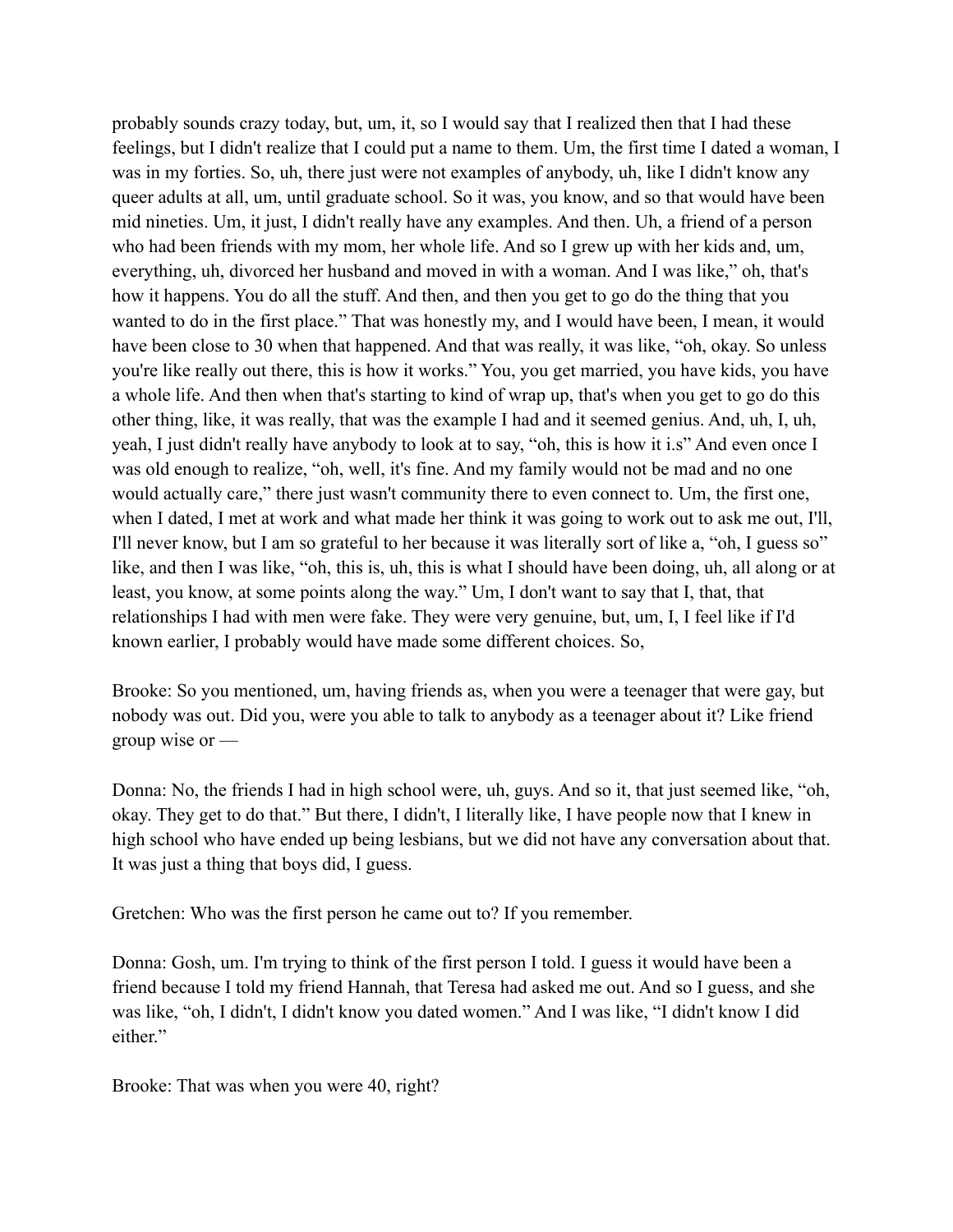Donna: Yeah. So that was quite a, and it wasn't long after that, that, uh, I told my family, um, partly because we started dating in the fall and it just seemed like, you know, like holidays come up and you're like, "well, I'm gonna, I'm gonna bring somebody to Thanksgiving and it's a woman." So, but my family is, um, almost ridiculously chill about almost everything. So short of me saying, I'm, "I'm bringing an ax murderer home." I don't really know that they would have changed their faces at all. Um, you know, it just, it was fine. Um, and, uh, I, I always feel like, um, like I snuck in through some backdoor of queerness because I never had a struggle, like a, you know, a thing like my grandparents weren't mad, nobody was mad. So I was just really fortunate in that way. And it was just fine.

Brooke: That's crazy. I feel like you don't see that often.

Donna: No, and especially not where I'm from, but, um, you know, yeah.

Gretchen: So how did coming out late, later in life, impact kind of your ability to, um, like form relationships with other people in the community? Like, was it hard, like a more difficult dating pool? Was it, what was that dynamic like?

Donna: It was, I, um, when the, the woman who asked me out first when she was she and I dated for almost a year, and then we broke up and I pretty much was like, "well, that was a thing that happened," but I didn't honestly expect it to happen again. Like, it just seemed like, oh, there's just this weird little blip that I had. And, and, you know, because there isn't a lot of queer community there. And what is there, was younger than me, a lot. Like by that time being out and in college was a lot more normal, well, a lot more accepted. And, uh, and so the queer community that existed in Manhattan at that time, would've been wildly inappropriate for me to date. Um, so, uh, yeah, it just, it just seemed like, well that I don't know any other 40 year old lesbians. And so, you know, that, that was just a thing, but that was not the case. Um, and even to this day, sometimes I struggle with, um, "am I queer enough?" Because a lot of people my age have harrowing stories of what their teenage and college years were like, and I don't have that. And I feel like if they hear that I came out when I was fully an adult and already independent and have my own life and my family was all fine with it and nobody's mad. I probably don't sound very queer to them if their queerness is sort of wrapped up in that struggle. And so, um, now that I'm married and it's obvious, like, I don't think anybody questions it, but I do have people who are then surprised to hear later that this hasn't been my whole life, but just a very, uh, late development in it. So, yeah.

Brooke: And that definitely connects to, um, uh, feminine visibility that you want to talk about. But just before we go to that section, um, did you lose any friends?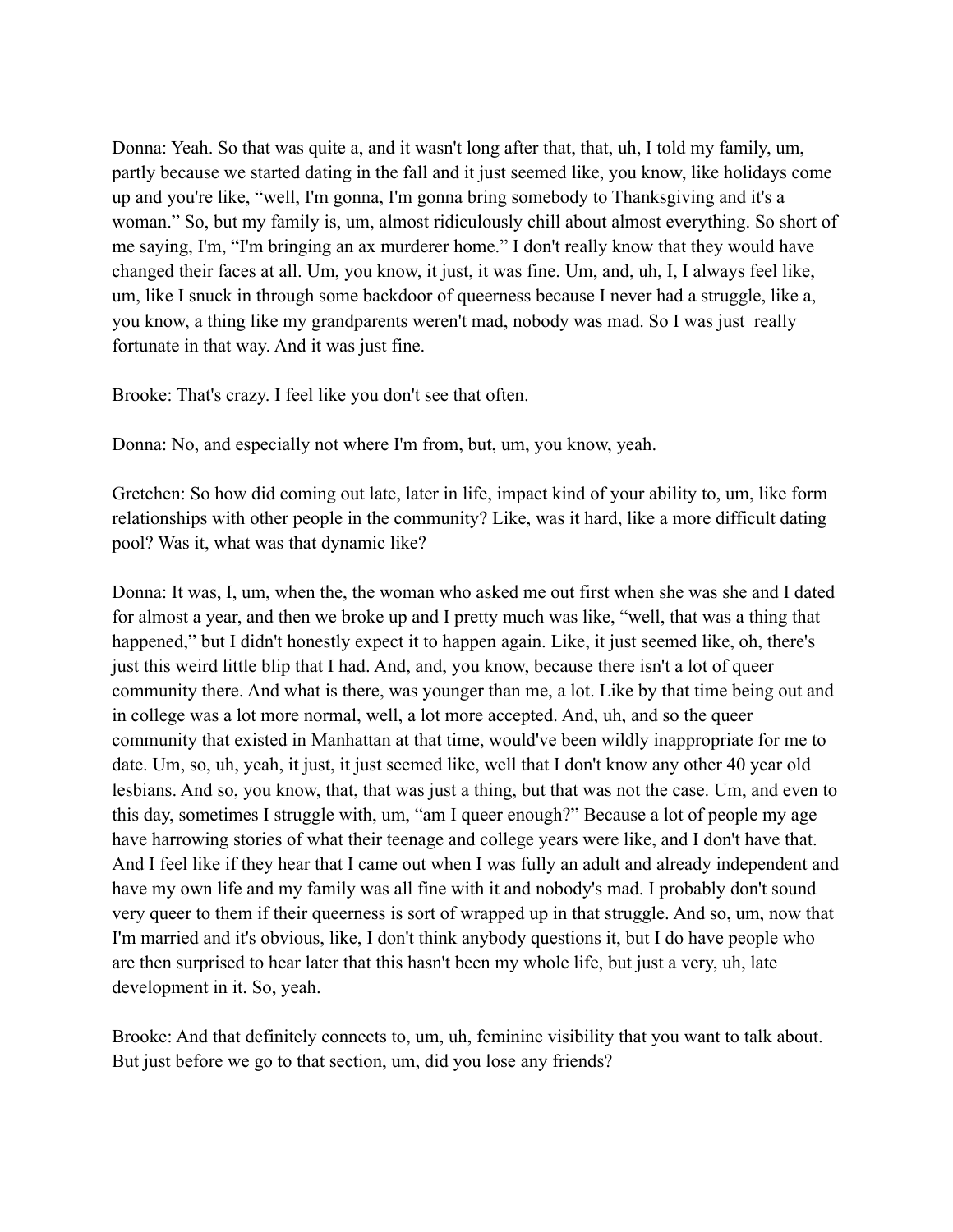Donna: Um, I did. Um, I was, um, pretty, uh, active. This feels so weird to say now. Um, also funny that you're complete strangers and some of these stories are things I haven't said out loud to people I know really well, so this is really interesting cause I'm kind of picking some of it apart. Um, I was really active in church, uh, at, uh, when all this sort of started happening. I sang in the choir. I was involved in, uh, it was Catholic church, so there was a program for people wanting to join the church. Um, and so I was involved in that education program. Um, I, I mean, obviously I was there every weekend to sing in the choir in church, but I was probably there two nights a week just to do random things. Um, so, uh, that was sort of my primary social and creative outlet was, was through those, those programs. And, um, there were definitely people there who it was not okay. Um, I found that, uh, mostly the people that I wanted to keep as friends, like the people that it meant the most to me, um, stayed. I didn't lose anybody that was like heartbreaking to lose. But I, you know, there is a chunk of people, I guess I really only like, feel it now via like random social media. Someone will be like, here's a picture of all of us back in the day. And I see it because they tagged, you know, five or six people that I know who are also in the photo and then there's me. And I, you know, like I know they know how to find me, but they're just like, we're just going to pretend she doesn't exist or we can't remember this girl's name. And, um, I was like, well, okay, well we were friends for a decade. So, you know, it's, you know who I am. Um, so that's a little weird and I feel like it's harsh, but I also, um, I understand that they're not bad people. I liked them in the first place. They are still the person that I liked. I wish they could see that I'm still the person that they liked too. Um, but you know, a lot of it's just born out of how they were raised and where they grew up and what their social circle is like, where this just wouldn't be acceptable or, you know, whatever. So, um, I did lose people, but nothing incredibly painful. I lost church altogether at some point that just became impossible to navigate like the wanting to be there. And the feeling that I was not wanted, even though no one, like literally said that to me, you know, it's the church, so it's obvious. Um, and so I lost that. I think that's probably the hardest loss I suffered, but, um, yeah.

Gretchen: Um, yeah, you mentioned, um, with religion and church and all of that, um, and how other people kind of, reacted. How did being queer, like in your internalized sense of religion kind of affect you in your coming out process and how you identified yourself in the long run?

Donna: Um, it helped me realize how much of, what you see a religion is things that humans have built and, um, that they've constructed out of their own like, um, desires and weaknesses and fears. And that it's perfectly possible to be a spiritual or religious person without having a, a building church connection. Um, and I would've said that was completely untrue before that. Um, because I know that I feel the same. I feel the same about everything except the institutional structure. And so, uh, that part of it just must not be necessary and must be a thing that isn't as important as people make it out to be, which makes it easier to be like, oh, because before I was like, it's really best to be Catholic like it's okay for something else, but it's really best to be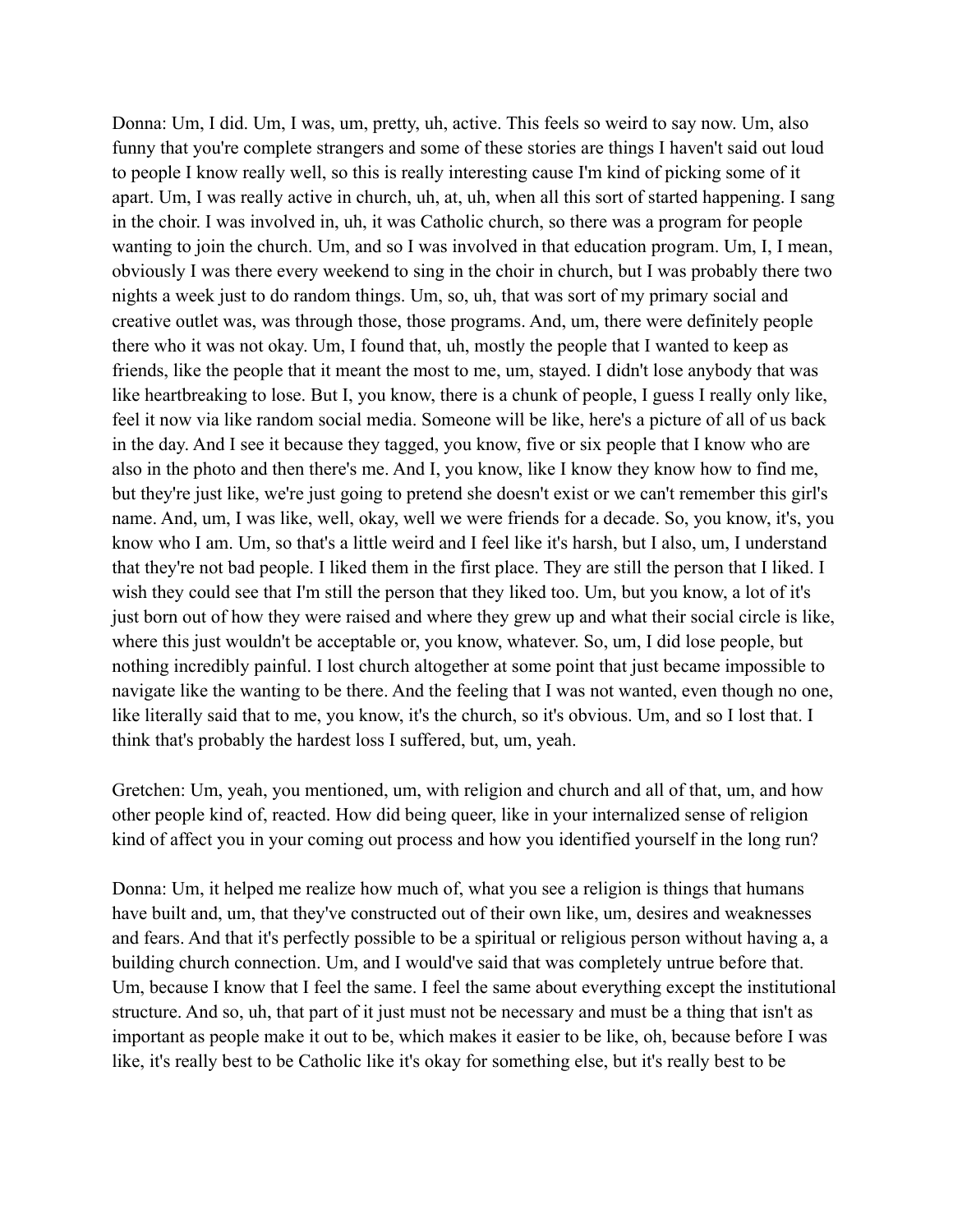Catholic. And now that, that is completely gone away because I realized that those things don't actually hold the weight that I thought they held.

Brooke: So just, I feel like it will be easy to just go to our religion section. So, uh, when you, so you would consider yourself to have a religious identity?

Donna: Yeah. I, um, I still call myself Catholic. They would not call me Catholic, partly because I don't go. But, um, that's the faith tradition that I know and understand and, um, have a connection to, and it feels like it'd be really random to be like, oh, okay, well now I'm a Methodist or Presbyterian or something, you know, like, or, or to just sort of be generically Christian because that, that doesn't resonate with me at all. Like a lot of it is about the sort of extra that the Catholic church is. The part of the thing that appeals to me is like, oh, there's all these saints, there's all this stuff to do and there's just things all the time. Um, it keeps my brain busy and I, I liked that a lot. And so, um, yeah, I don't, I still call myself Catholic for what that's worth.

Brooke: So religion, um, I'm assuming played a big role in your life growing up. Was it a family thing? Is that how it began?

Donna: My father's family was Catholic and my mother's family did not go to church at all. And so when we, when my sister and I were real little, my dad took us to church. Um, uh, but my mom never went, she became Catholic to marry him, but just cause you've had to then, um, and we were baptized Catholic and then we went to church with them for awhile. And then they got upset at the church about birth control and he stopped going. So, uh, uh, that would have been before, like really, um, before things like birth control pills and things like that. The church didn't talk that much about birth control because it just wasn't a thing. And so then when it became this thing that you just go to the store and buy, then they started talking about it. And so that's when my parents were like, we're not having any more kids, but we're not bad people. So they stopped going. But my father's whole family was still Catholic. So still all of the sort of major events of my childhood were all church based. So, weddings and funerals and baptisms and confirmations and just social-ness. And then I came back to it as an adult, which confused the heck out of my mom, but it just felt like, um, I dunno, it felt real comfortable.

Brooke: Did it, would you say that it hindered or helped you realize your identity or, or both?

Gretchen: Or neither?

Brooke: Or neither yeah.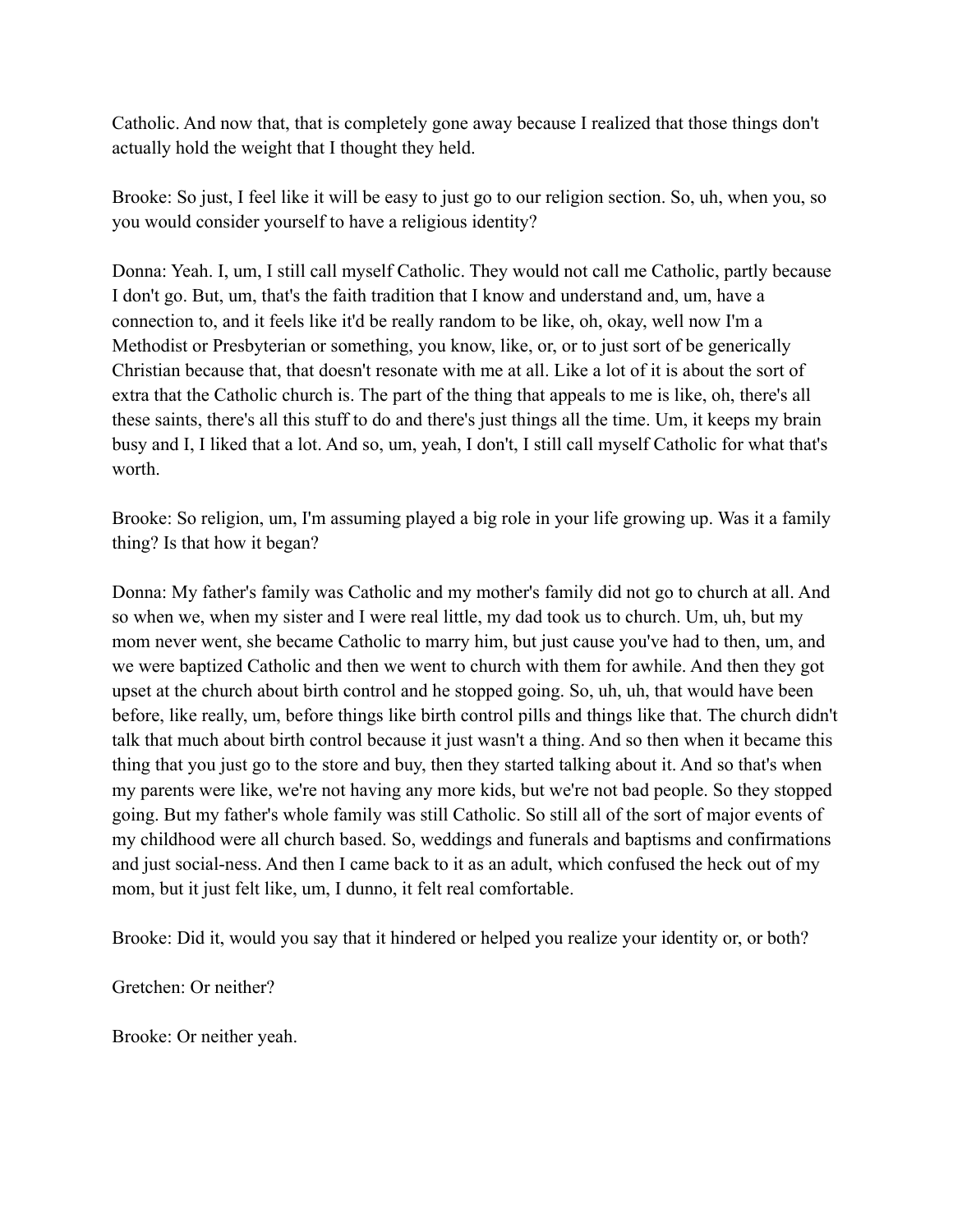Donna: I'm going to go with hindered, but not because of the reasons that seem obvious there. Um, but more because of the, it, it gave me enough of a sense of "I have a life and stuff going on and it's important" that I didn't feel, uh, completely pressing need to, uh, form a family of my own or, or do things like that, that might've come more to the forefront and like, sort of forced me to like look at some issues in my life. Um, uh, the Catholic church has always relied on people who aren't married with children for a lot of things like the priests aren't married, nuns aren't married. And so they make a big deal out of, uh, the fact that it's a holy calling to be single and to be of service to the church community. And I bought every word of that and, um, and really let it shape a lot of my identities. So then I sort of, it let me, back-burner like relationships that were personal and just for me, um, in a way that probably wasn't the best thing, but, um, I probably would have dealt with a lot of things sooner if I hadn't had that, like notion in my head of who I was being.

Gretchen: You mentioned kind of putting on the back burner a lot of your relationships. How did that kind of, you know, affect your, um, like internally how you felt about yourself?

Donna: Um, I'm, I'm a good avoider of heavy feelings. I realized when I moved here, uh, how much of my life was stitched together, pieces of other people's lives, these things that I did with my sister and my niece and nephew, these things that I did with the cousins and stuff. And it was, it was all parts of everybody's lives. I didn't have anything to hold on to that was just me. And when we moved here, I was like, "oh, this, this is actually me now." Like, it took a long time to get to that point of saying, "oh, this is"--- I've already forgotten what the actual question was. So I think I had a point that I'm not going to get to now. Um, but yeah, so this was my first sort of experience as adult of having a life that I completely shaped up my own and was not sort of bounded by, "oh, I need to do these things for these family members or with these people that I've known forever." And so it was a real interesting experience that probably, um, a lot of people have, uh, earlier in life. Um, when I moved here, I think I started having a life that a lot of people will have when they're in their mid twenties, just like, "oh, uh, there is, you know, we're adults, we have a house and jobs and money and we can just go do things." And it was really, um, that was like a big deal, like a really big deal that I think a lot of people come to a lot earlier than I did.

Brooke: So when you mentioned things, like when you're looking back and you're like, well, probably, um, in terms of religion, [...] like you would have realized your identity sooner if it hadn't been for church, are there any regrets or wishes connected to that or are you glad with the way that it unfolded?

Donna: Um, I am not unhappy about anything in my life that is like historical. Sometimes I look at, uh, uh, like a group of queer teens at pride and I think, "dang it, like, that would have been awesome." And it just wasn't a thing that existed in my world at all. And so I have this sort of,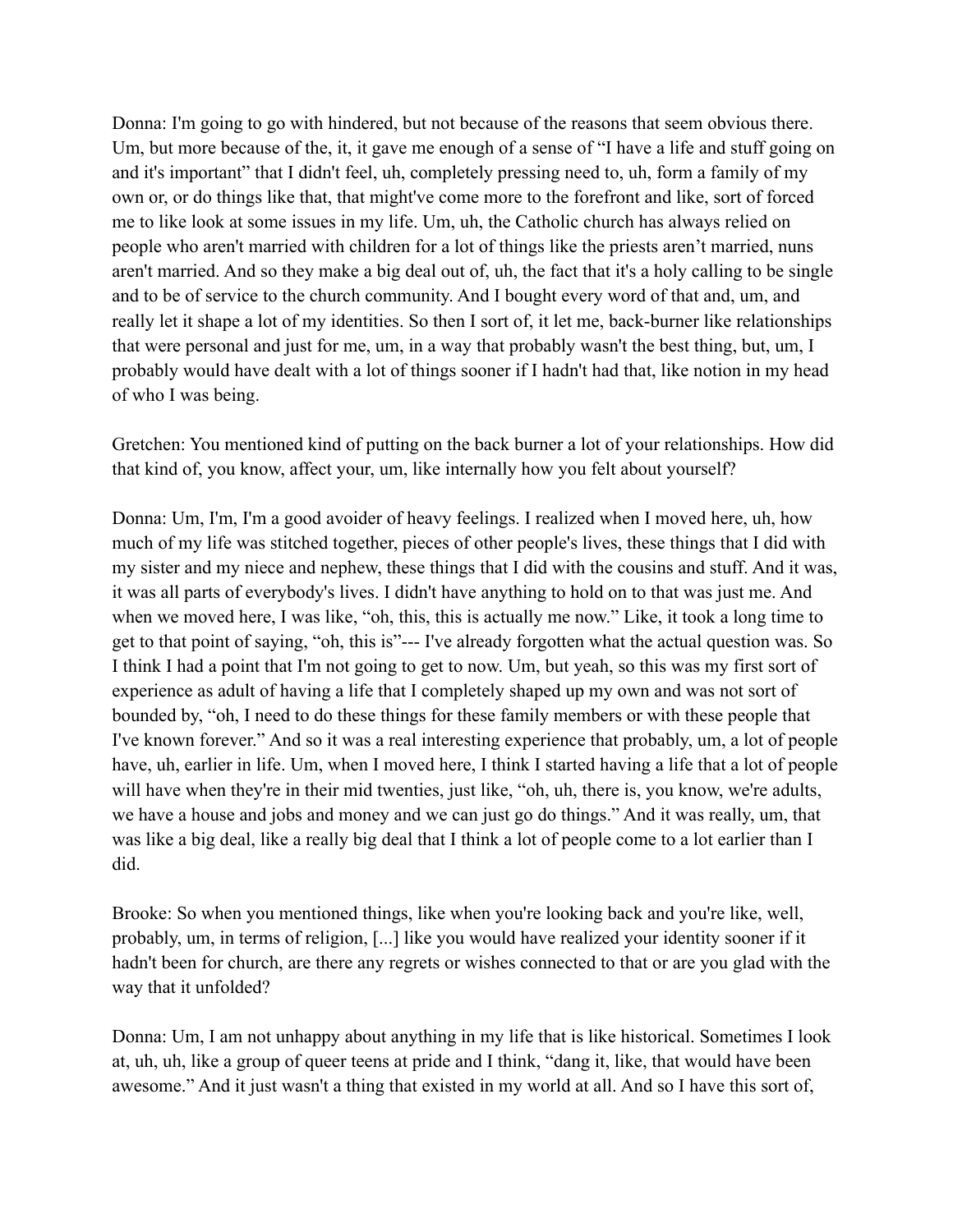uh, the dogs are in their kennels upstairs. I have this sort of generic life regret, but it's not about anything specific, like, not like, "oh, if I'd only said these words to this person, my whole life would have gone a different way," but just like, "oh, if this had existed there, I would have done that," but it didn't exist. So yeah.

Brooke: I feel like we should shift to a feminine visibility. What does it mean to you to be a queer fem?

Donna: Um, it's hard. I, uh, all of my girlfriends have been, um, more androgynous or masculine presenting and so is my wife. And, um, I thought for a while that I, um, that people recognize me as queer. When I started dating women, I thought, oh, well, they'll see me now. Um, and then I realized later that, that, like, I only get recognized when I'm with a partner and otherwise, like, literally nothing, even to the extent of, "I am boldly and outrightly hitting on you as hard as I possibly can," does not get recognized as me being queer. Um, maybe it gets recognized as, "oh, this is some straight woman out on a, like a, oh, I'm just going to try this thing." Uh, but I, you know, this is what I look like, and this does not read as queer to anybody. Um, for a while I had a really short, very queer haircut and that helped, but it also was not me every day I was in the mirror. I was like, you just don't look like yourself. Like I just don't, I don't look like that. And so, um, it may have helped other people see me, but it didn't help me see myself. And it wasn't really very true to who I am, which is the whole point. So, um, so yeah, so I went back to looking like I look and really I'm, I'm pretty much only recognized when I'm with my wife. Otherwise it just doesn't happen. Even when I'm doing things that are like should be, should make me visibly queer, like volunteering with a queer organization or whatever. I get a lot of like, "it's so nice to have allies like you," and that's hard because then you're arguing with somebody like, like, well, "no, I'm not, I'm a member of the community. Like, um, you know," and then that enters the whole thing where it's like, I just have to, I think this is why like queer, because if I go with bisexual and I looked like this, I don't know- I, it's hard for some people to take it seriously or to think that it's something I actually mean rather than just something I'm saying so that I sound more interesting. Um, so yeah, it's, um, it's a real, it's a real thing. And I think sometimes even when I run into other women who present in a more feminine way, they read as queer to me. And so I still think there's something else that I'm not doing that I'm supposed to be doing, but maybe it's just that I recognize them because they seem like me. But because it, it is not terribly hard to tell I think, but, um, people seem to struggle with it like otherwise. So yeah.

Brooke: Do you feel, um, like you feel more invisible to everybody in general, like that nobody can recognize you as queer or is it more the queer communities? Is that the bigger issue?

Donna: I think it's only an issue for me as far as the queer community, but I would say pretty much, no one recognizes me. When people think "I'm thinking of a gay person," they think of very feminine, gay men and they think of very Butch women and they do not consider that there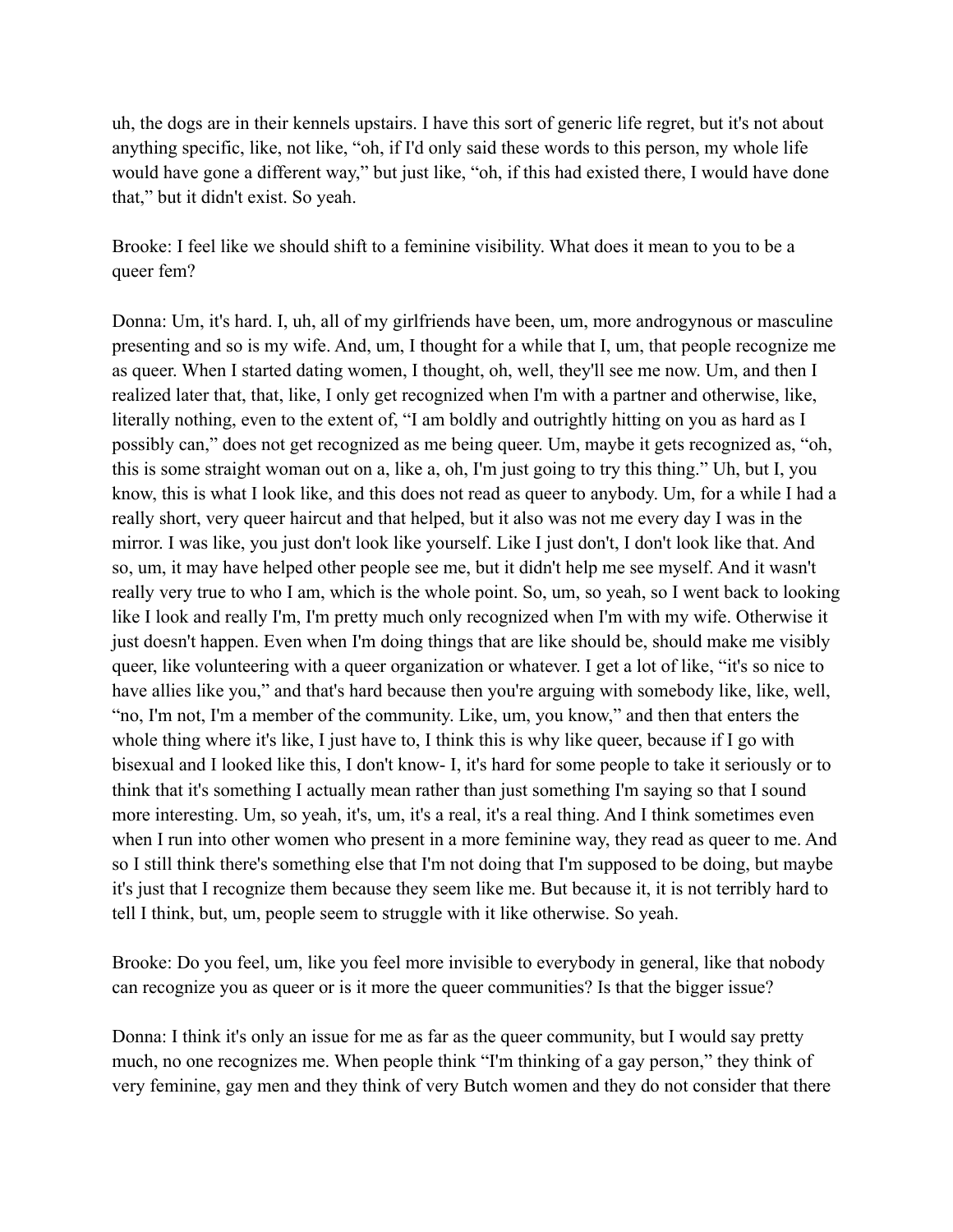might be something not that. And, you know, and that holds up even in like examples of that you get in movies and TV and things like that. A lot of times it's only been very recent that, you know, you get genuine portrayals that aren't coded so strongly that you just can't miss it. So, yeah.

Gretchen: Do you think that because of people's lack of awareness, your identity and like the invisibility you feel– has that like shaped your like drive to participate in activism, participate in like community organization and other stuff like that?

Donna: Um, it does. I, we, my wife and I both been very involved with Equality Maine and, um, I think that that's part of it that I can go there and declare myself queer and it's, it all works out. And then I can assume that most people who are doing their activities are probably also queer and then it just all is fine. So it does, I think, push me to do some things, um, both volunteer wise and activism wise. Um, it also pushes me to construct sentences really strangely so that I can say my wife at some point to just any random person who thinks they know me. Um, I do some other volunteer things in the community and I find myself like, not even totally consciously, but making up an excuse to tell a story that requires me to say my wife so that I don't have to be like, "Hey, I'm queer." Um, I can just let them pick it up from the sentence and go on. And so I think that it's helpful being married. I don't even know what I would do if I wasn't like, I dunno how I would let people in. I had to wear a banner or something like a hat. Um, but even that sometimes. Like I have a jacket, a jean jacket with some patches on it that are all queer themed. Doesn't help anybody see me.

Gretchen: So, when did you get involved with, um, Equality Maine just to back track a little bit?

Donna: Um, probably 2015. Yeah, 2015. Um, we both started out just doing random volunteer stuff. She made a lot of phone calls. I did a lot of like administrative help. Um, and then she joined the board in 2015 and, uh, I continued volunteering to sort of, uh, I, for awhile, it was a lot of time like pre-pandemic. I had two days a week where I would just show up in the afternoon and whatever needed to be done, I would do those things. So that [?] mailing or, or finding supplies for a, an event or, you know, just whatever kind of thing. So I did spend, um, you know, probably 10 or 12 hours a week just with them. Um, that all kind of went away with, uh, with the pandemic where they weren't coming in the office so there wasn't really anything to do with, but, but prior to that, yeah, it was a lot of, it was a lot of time. I really, um, it's an easy place to put energy because they do so many things. They do social things and they do, uh, legislative, like activism things where they get laws changed. And so whatever mood you're in that day, there's probably something that they have going on that you can get involved with.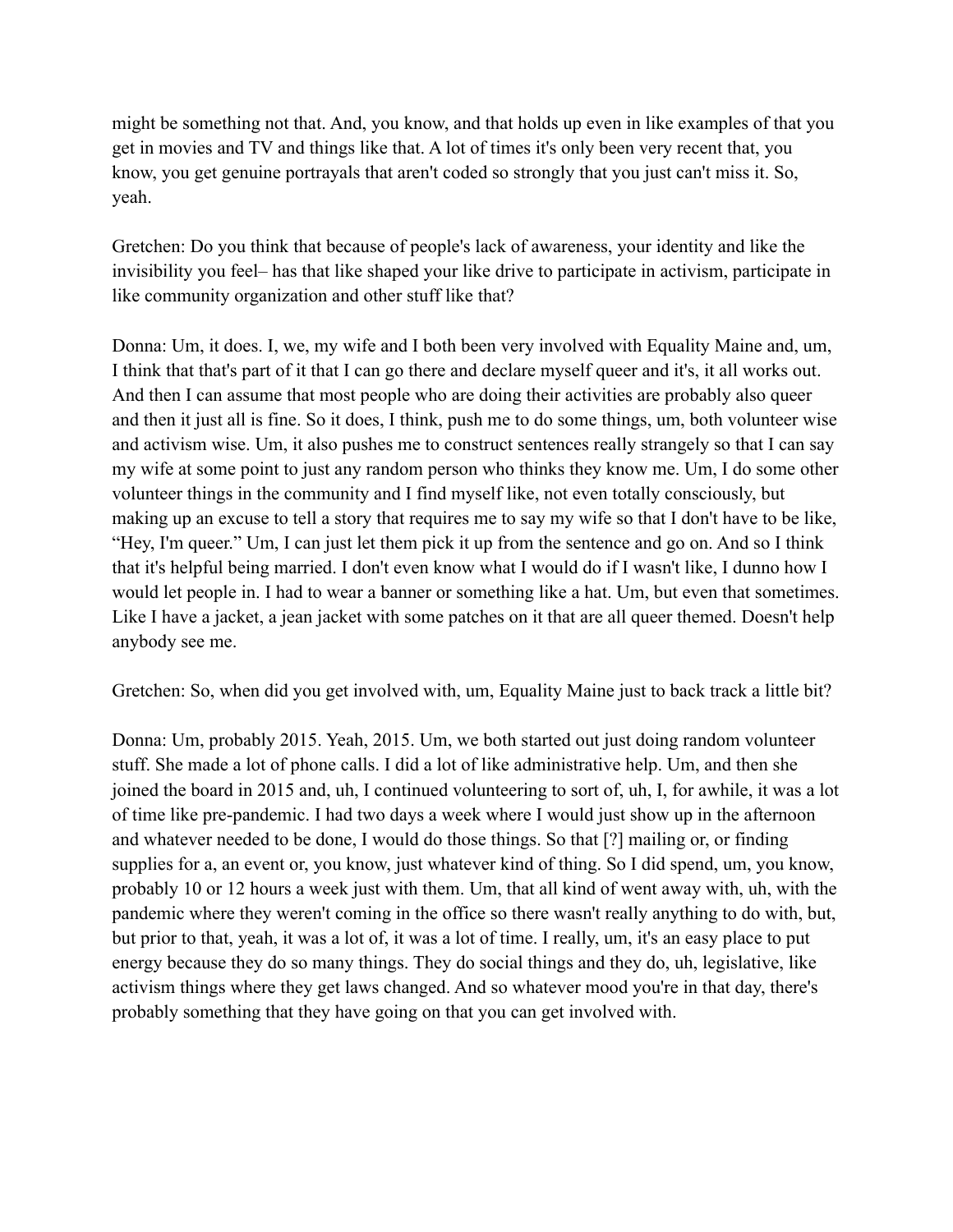Gretchen: Do you feel like they, um, more so acknowledge you as queer? Do you think that that was a space where you felt like more accepted as yourself and more recognized as a queer femme or?

Donna: Yes, definitely. And I think that's partly because they do so much work with young people, so they are used to a very different set of queer people then probably most of the people there, their own age, like the age of the staff or the board. Um, and so I think they're just more accustomed to being ready to accept anybody who says anything about themselves as having a valid identity. And so it's a good, it's a good space.

Brooke: So, so your social media profile features you doing weightlifting. Seems super intriguing. Can you just talk about what that means to you as a woman, a queer?

Donna: Oh man I fucking love it so much, sorry, I'm swearing on your recording. Um, uh, yeah, that is something I started doing a little over three years ago. Um, prior to that, uh, I played sports as a kid in the way that like, they take you to play sports and you, you you're on a soccer team because your mom said you were not because you like chose it or love it or anything. Um, and I was, uh, massively uncoordinated and I hated it. I hated every minute of gym class and everything like that. So I literally never found, um, a physical endeavor as an adult that I felt competent at. And, uh, I actually started weight lifting, um, I had a cancer diagnosis at 2016. And as part of like trying to reclaim a connection to my own body, because for a while, you just kind of have to be like, "oh, it belongs to the doctors and the radiologist and everybody else, they're going to do the things they have to do to make you better."And of course, you're going to do it because you want to be better. And so, uh, it was, I sort of gave up control of my own person to other people. And that was part of my trying to claim it. And I started going to the place I go, but specifically, because they had social media, it was the only social media I'd ever seen from a gym where people looked like me. I was like, "oh, well that girl's not like completely ripped and you know, doing 80 pushups." And like the people they feature in their ads are literally people who go to the gym and therefore they look like normal human beings. And they're not even picking like the prettiest, most muscly people. Like, they're just, "Hey, you, you want to be in a thing?" and, you know, so it it's, I really adore them for that. Um, for me, uh, it is a whole other, it's an interesting thing because honestly being strong and being muscular, or physical and in sort of a weight lifting kind of requires a little like aggressive to it. Like there's not a lot of gentleness there. And so it is sort of a, like, it pushes any woman who does it towards a more masculine energy. There's just no way you can do it any other way. So it's funny because it sort of pushes me away from this feminine queerness that I'm trying to exude, but I find that it, it is helpful because they're working so hard to make everybody see that you can be this and still be whatever you are, um, masculine, feminine, somewhere in between. It just doesn't, you know? And so that's been, I think really good for me to, to get to do and to, to find a path, um, I, I really have gotten a lot of value, like personally out of it because it's—If you're going to do it and do it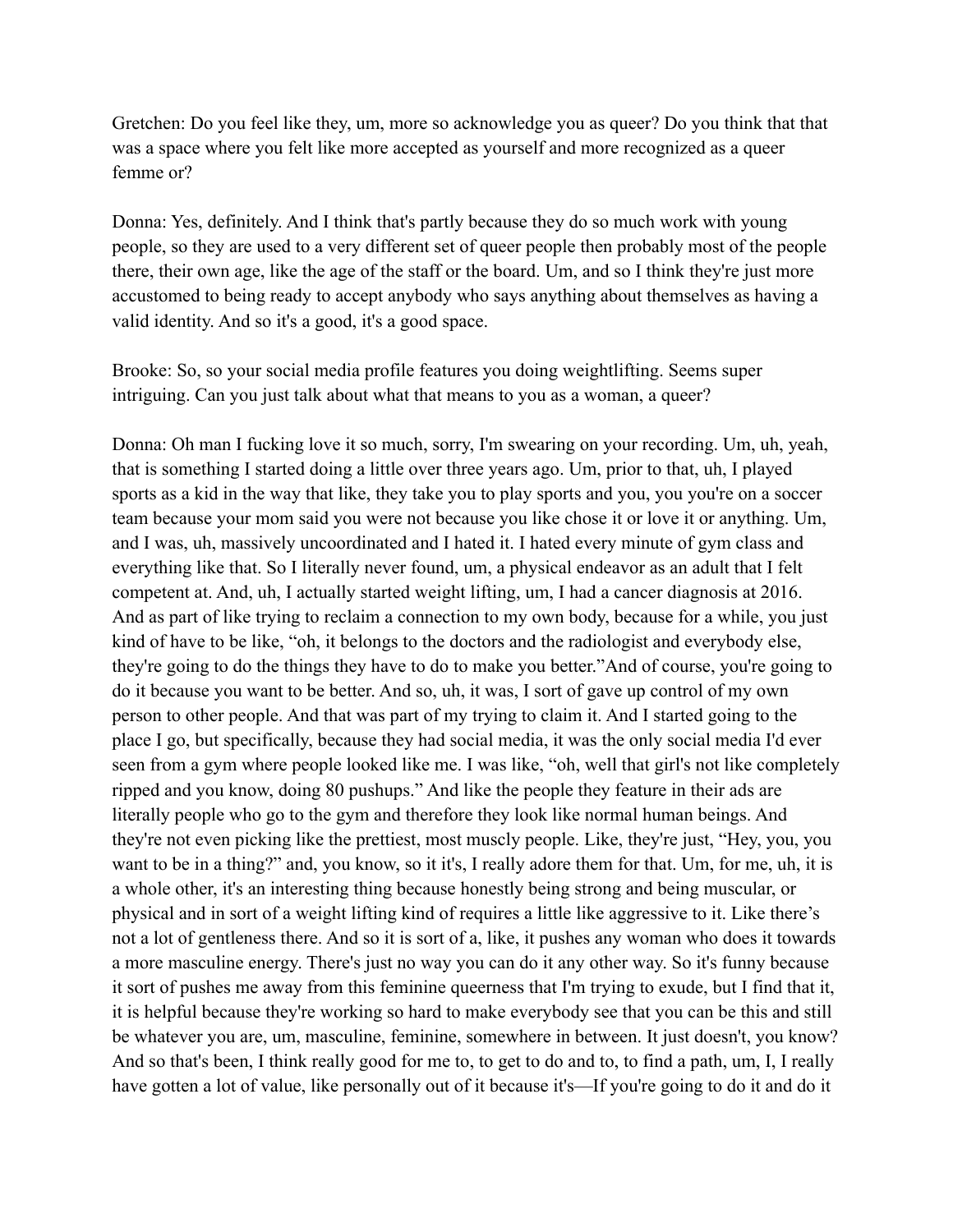at all, you're going to fail over and over again, because they're just going to come a point where you're not strong enough to pick that up. And it's taught me a lot about seeing failure as part of a process to being something else, um, instead of a thing to be afraid of or a thing to make you quit, you know, like, um, and so now I don't feel like failure in my everyday life, even small ones, you know, feel like a big deal. They're just like, oh, well I had to mess this up to learn, you know, the ways in which I need to be better at the ways in which I need to try differently or, you know, whatever it is. So, yeah, it's been a great, a really great thing for me.

Brooke: And do you have friends in the gym community?

Donna: Yes. Um, I would say some of my best friends in Portland right now, are people, are women specifically that I've met at the gym. Um, when I first started, it was before the pandemic and they were doing, um, group lifting classes. And so it was like five or six people in a class. Um, the classes were gendered, which I argued with them about a lot and to their credit, they heard me on that, but also had some they're like, well, we don't know how to like, account for the differences we see in people's bodies and in another way. And they did have a couple women, uh, both of whom were really tall, who they allowed in the men's classes. So funny. Um, but they were just really big women, so they could really pick up a lot of weight. And, and what they always said is if a guy comes in and he's sized, like the women will put him, but I guess tiny men don't show up at weight lifting gyms probably, it seems like not a thing. So, um, so it just never happened. But, um, anyway, uh, so I was in a class with five or six other women. Once you get on the schedule, you kind of see the same people. And honestly, I bonded so hard to those women and in just a way, and I don't think that I would've made it through the pandemic without that, that very specific friendship, because, you know, first the gym had shut down all together. And so we weren't getting together three times a week to work out kind of intensely. And then when it came back, they were doing, you had to, you could only do one on one just to sort of minimize your risk and make it easier for them to do contact tracing and the whole deal. And, and so that we stopped seeing each other in person, but worked really hard to hold each other up. Um, you know, virtually basically, texts. And we did all those, you know, zoom happy hour things that everybody did in the beginning of the pandemic. And then we started doing workouts together via zoom and, uh, that was the only thing that kept me sane in the beginning, because it was both like a emotional connection and a physical release. And that, that was absolutely necessary when like it's still awful now, but it doesn't feel as awful because we've figured out ways to navigate the awfulness. Um, but in the beginning it just seemed like, well, are we all just like, by June, everyone's just going to be dead, you know, like who knows. And so it was real helpful to have those friendships. And I felt like, because we were so accustomed to see each other so frequently, we maintained that. Whereas other people that I might've been closer friends to socially, social relationships really suffered. And so without a structure, I think those were a harder to maintain or harder to find a way for it to work. Um, but we, we kept that up and still to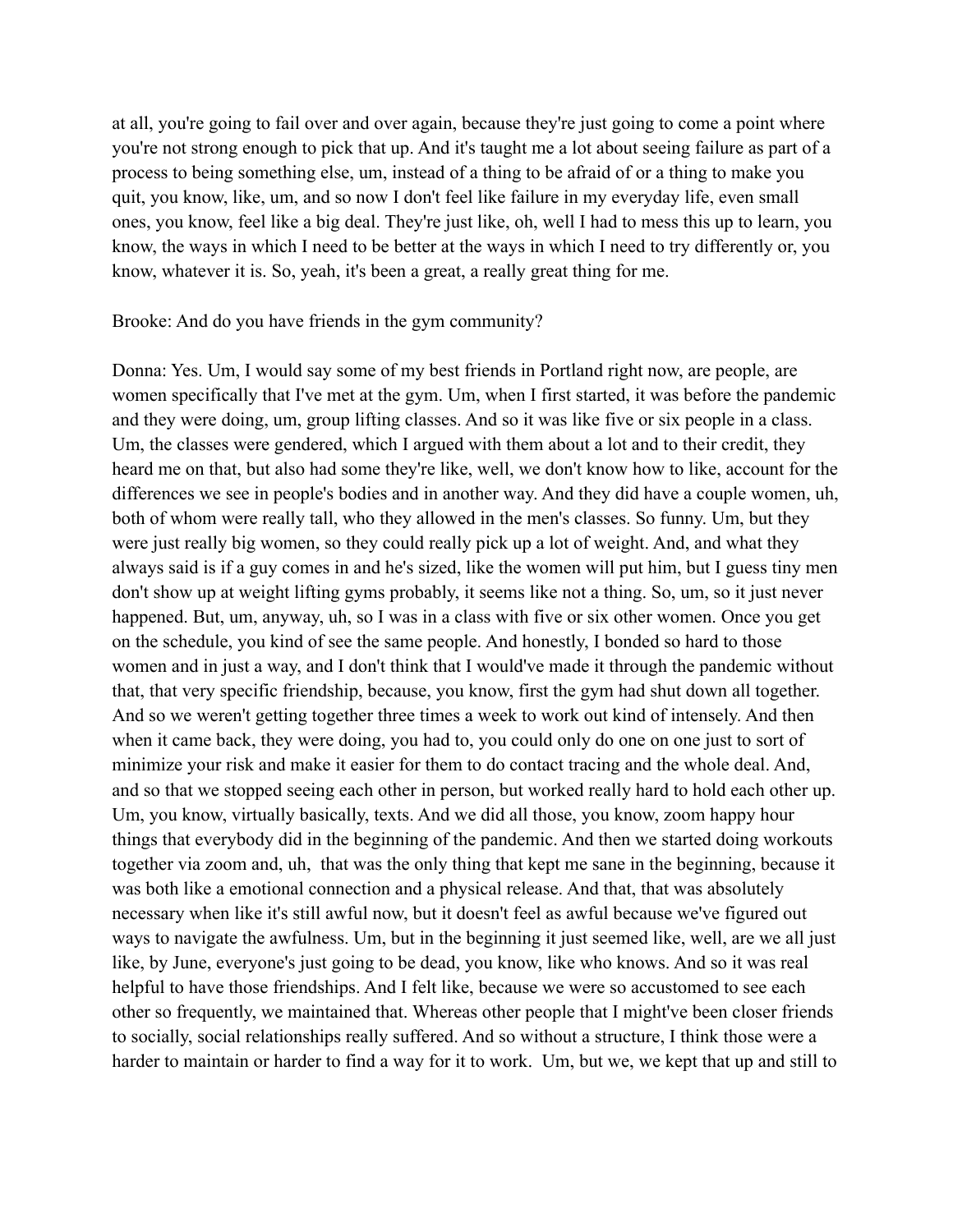this day, um, are a really tight knit group of people. So I think that's, um, been just as valuable as the literal weightlifting itself to keeping me well.

Brooke: So do any of those friends, um, are any, are they part of the queer community at all?

Donna: Um, no. No, not one of them, which is weird. Uh, there are two coaches at the gym who are queer, but, uh, uh, nobody was in my classes regularly. It was queer.

Brooke: So it's interesting that you connect to this group so much without it being like a queer community event type of thing. Yeah. But that's good though. I think it's good.

Donna: I mean, I'll be honest. I, I spend a lot of time wishing they were all queer. It would make so many things so much better. I wouldn't have to hang out with their husbands all the time and you know, like it was just like, oh, and some of them talk about things that I just, I just want to be like, look, "if you would just date women that would go away, like that problem in your life would just disappear. It would be so much simpler." And they were like, "oh yeah, but I like men." And I'm like, well, yeah, I guess, yes, that is valid. So, um, uh, yeah, but still it would be, you know, then that would sort of bring everything together in one spot for me. But, um, but it's okay. Uh, it, it works out.

Gretchen: Did you feel like you had to, um, like you mentioned earlier around a lot of people, um, you feel like, like you feel invisible as a queer—Did they more like recognize your identity more? So is that what, like kind of built that emotional connection with them? Or did you have, "oh, my wife."

Donna: I have to be, oh my wife all the time, but they seemed, um, okay. So a lot of straight people, when they hear that you're queer, what they want to do is be like, "I am cool with that. And it is a cool thing. It is good to be gay. It is good!" You know, that never happened there. And almost immediately upon like, once we'd all been in classes together long enough, or I'd been in classes, they'd been in classes for a while together when I started. And so once they were like, "oh, okay, she's fine. Like, everything's fine here, she can take a joke," When there ever was anything, um, in the gym to do that involved balls, the jokes were instantaneous. "Donna's not going to pick up Donna doesn't do balls." And that made me love them so much because they didn't feel like they had to be like very careful and very affirming. They were just, "we're going to give you the same shit we give everybody and your shit happens to be, you don't do that. So that's the shit we're going to give you." And it just made me feel, um, completely welcome in a way that's sort of the "I'm being affirming" does not do that sometimes. Cause yeah.

Gretchen: Just shifting gears a little bit, um, just to kind of stay on track with timing and everything. So you mentioned in your pre-interview, you wanted to discuss marriage equality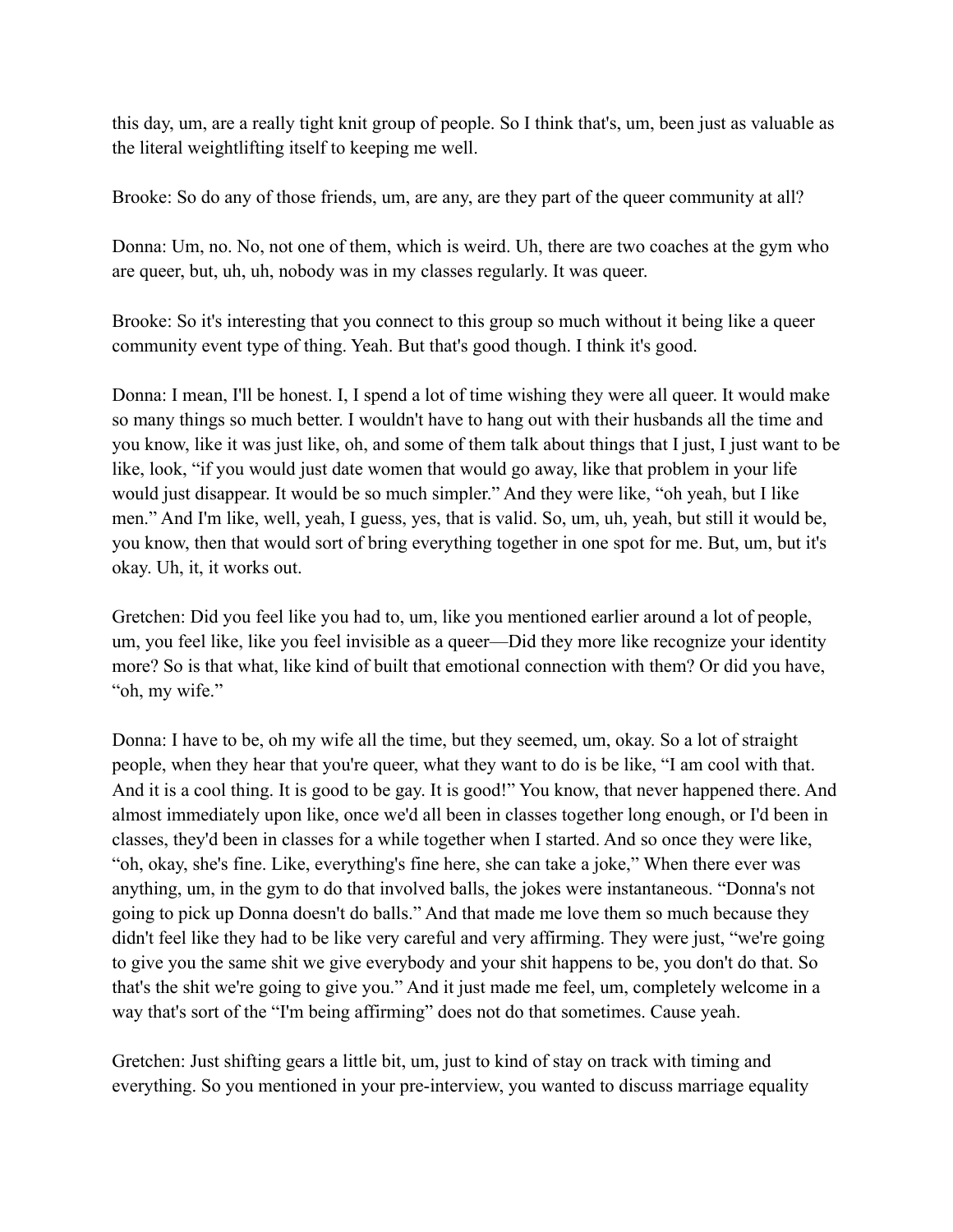and we, we know you're married. Um, what is like, the history of marriage equality kind of mean for you as a queer family?

Donna: Sure. Um, I think, uh, the equality issue was partly, uh, what helped me recognize and accept and myself that I was queer. Because there was no reason for a random change like that in society to mean so much to me, if it wasn't actually me. Um, and those first few states that were like, "yeah, anybody could get married." I mean, it, it was heartrending for me. And I would just like read every story I could find about it and look at all the pictures of the people getting married and I would cry and I would be so happy for everyone. And it's just like, I, and then, then that started to sort of be like, wait a minute. Like, like if I'd been in therapy at the time, my therapist would have been like, "why do you think this is so meaningful to you?" You know? Um, and I examine that on my own. And I was like, "oh, it's, it's meaningful to me. Not, not because I have friends who have struggled to, you know, legalize their relationships or anything like that. But because it is personal, it's personal." Like it, it gives me a path forward to a life that I think that I wanted, um, without having to do a thing that also feels slightly like a compromise. Um, and so it meant everything to me. Um, my wife is a dentist and, uh, that gives us, uh, some financial freedom that is not, uh everybody's. But what it does is it lets me not work. I don't work. So I, I stay home with the dogs and I take care of the house and I do all their other stuff so that we can have a really nice life in the evenings and weekends. Um, I forgot a little bit, I'm stupidly happy, doing stuff at home and cooking and keeping it nice and, you know, whatever. I, uh, always knew I wanted that, but always felt I had to reject it because I didn't want to like give in to like society and the patriarchy and all the things. Um, and as soon as I realized I can have those things and still be married and not feel the, all the weight of it, because she's a woman too. It was just like a freaking dream come true. And I think that's why that early thing meant so much to me because it was like, oh, it would, then I would get the life that I always kind of envisioned, like my mom stayed home because back then it was possible for anybody to, you know, just have one person working. And, uh, and so that's like the model of what family looked like in my head. And I just couldn't figure out a way to create that. Like, I, I had meaningful relationships with men, very meaningful and long-term and marching towards marriage and always found a place where I was like, I'm out, I'm out because I just can't. Because I just couldn't make the picture work because it felt like I was going to have to give up something, either give up the life that I thought I wanted or give up the person inside of me who didn't want to just at even appear to be like, just subject to some dude's whims. So, um, yeah, marriage was enormous for me and it still is when we got married, uh, we got married in 2014, it was legal here. So we got married at the courthouse and then we went to Kansas where all my family is. Um, Flo's family is very small. So we took her, her mom and sister with us and that was it. Um, and we had a big ceremony and dress and the whole deal. Um, there, where, it was not legal to be married, but we didn't need the ceremony to impose any legalness on it. Um, and then, uh, and then when it, when everything started to fall, like chunks of things. So we got married in Kansas. It was, or when we had our wedding, it was not legal. Soon after that, one of the first like district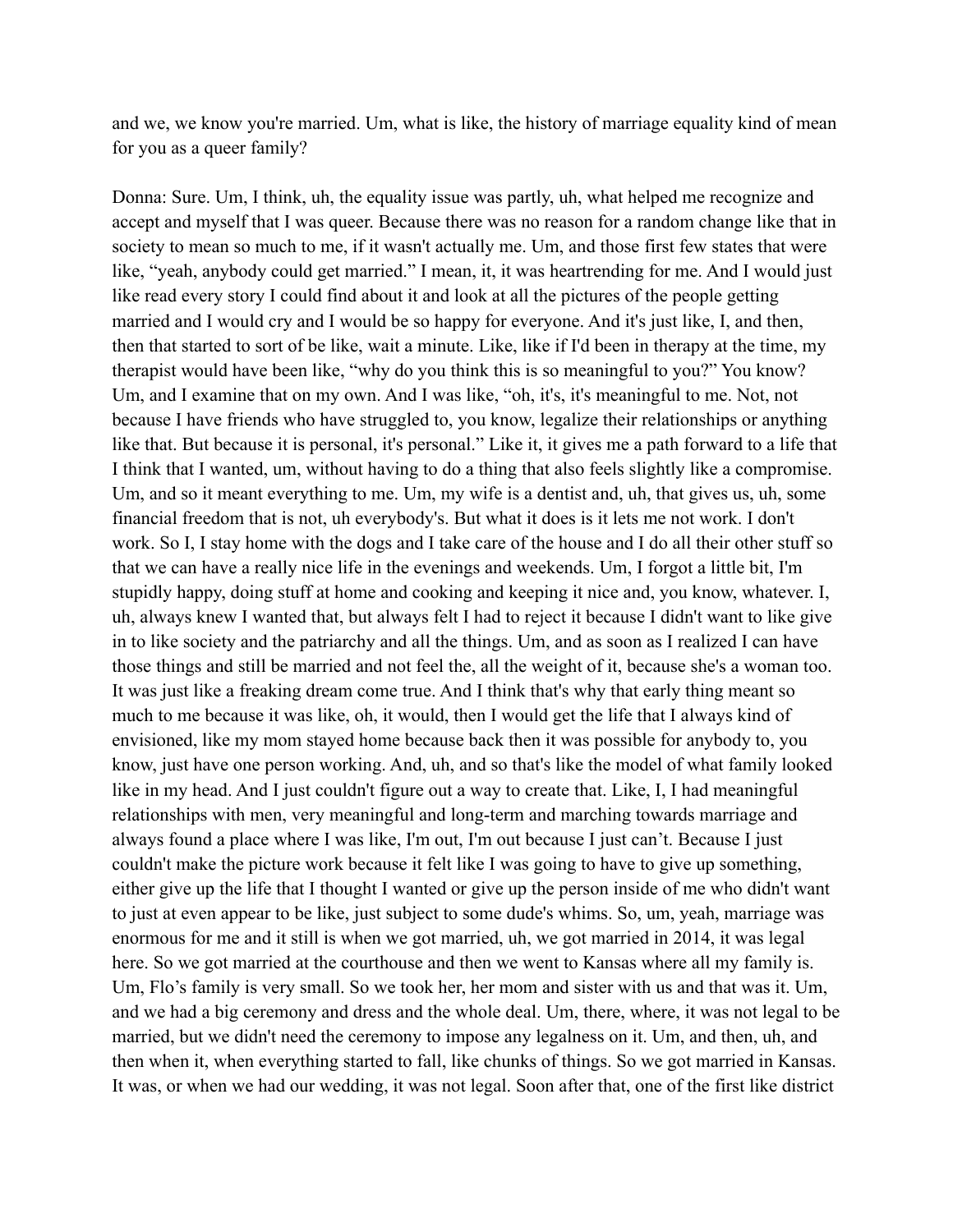court rulings that swiped in a whole bunch of states in a scoop, scooped in Kansas. And, um, and suddenly we would've been able to get married there, but we, you know, we were already done. It's all done. Um, so it was legal there. I was like "this is so cool now we're now, we're still married when we go back to Kansas to visit my family." And then it was like [?], like was so fast that everything just fell and it was so overwhelming and still there's the, the day the Supreme court ruling came down, um, is like the queerest day ever on Facebook, I guess, just like it was ridiculous. And still when like Facebook will present you with like, here's your memories of this day. Um, like, like everything, like my phone exploded, everything exploded. Every single person was like, you're married here now. Like it was the neatest feeling to suddenly go from just only being married, depending on where we were standing to being married everywhere, which is a thing that people take for granted. And then it just seems ridiculous. Like, so I'm married here, but if I take 10 steps to the right and enter another state, I'm not, I'm not married. Like that's ridiculous. That's ridiculous! So, um, that was just, uh, the best day, just the best and still the best day. And then when things got really crappy for a while, and it looked like maybe some of that wouldn't hold up, it was just a constant thing of like, I don't want to go back to a thing where yet, like we are, we are so safe in Maine, um, you know, they mentioned get married through, even with all sorts of objection and it's going to stay forever, but it's much better when you're just married everywhere, where everyone has to recognize that your relationship is just as legitimate as theirs is.So, yeah.

Gretchen: Do you remember—It's kind of a very specific question so if you don't remember, it's really okay—like where you were, when the U.S. did that huge sweep and they passed, queer rights for marriage equality? Do you remember the exact moment?

Donna: Yeah, I do. I do. Uh, cause there was like three days in a row where the, the, the decision could have come down. And so the first day when it didn't come that day and it was like, okay, well it'll come tomorrow, it'll come the day after that. And so that was literally the first thing I did when, I'd get up, I would turn on the news and I would wait for them to see it. That would scour the internet because there were like, you know, there's the people like outside, literally outside of the Supreme court building just waiting to hear the decision and runners who are gonna come out and like, if you've ever seen the footage it's hilarious, because people come out of that building and it's so obvious what the decision was because they're so happy and it's, um, it's just like the coolest thing to me. So yeah, I was literally in my living room and, um, and, uh, uh, yeah, I had the TV on and I was watching it and happened to have a laptop on my lap and everything just went nuts. Like all the social media went nuts. My phone is ringing and texts and stuff and the TV. And I just, I just sat there in it. Like I just soaked myself in it. Um, as hard as I could for as long as I could. Cause it was just like, it's never going be like, like this, this is right here. This is the wedding day. This is the feeling that everybody else gets to have. There's no terms on it. There's no conditions on it. This is what it feels like. I, the only thing I'm sad about is that my wife was already at work. So I was home alone with dogs. Um, but you know, we had a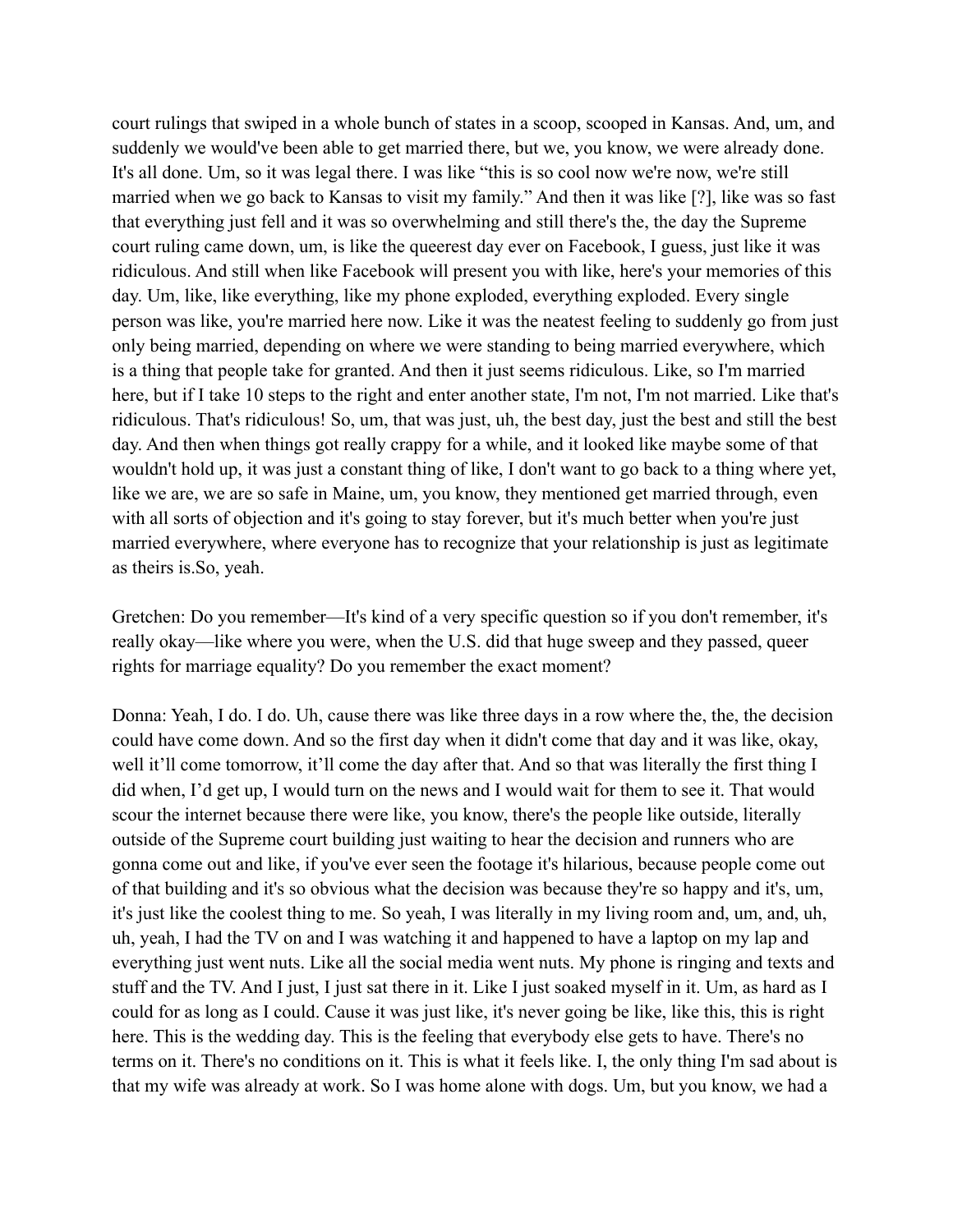great party, me and the dogs. Um, I also remember exactly where I was when I heard that the, um, when they took down the defense of marriage act, which was actually just, um, two years, three years prior, but literally on the same day, like it was the same, it's like June 24th or something. So I think of that as like, this is queer day because, um, uh, I, my wife and I were dating at the time we weren't married yet. Um, and she was in the military and she was, they'd already gotten rid of, by that time, got rid of, don't ask, don't tell so she could be out, but they did have weird rules, like she could be out and that was fine. But when she was in uniform, she wasn't allowed to like hold my hand or do anything. And we used to meet for lunch and she of course, would be in uniform because she was coming from work. And, uh, we wouldn't, we met for lunch on that day and she kissed me in the parking lot of a Burger King, like probably the least romantic thing ever. But I remember it strongly because she got out of her car and uniform and it was just like, we're, it's, it's done. Like it's done because if, if that's the case, they can't, they can't make these rules anymore because obviously they don't impose those rules on straight people who are in the army. They get to hold hands with their wives or, you know, it's all fine. So, um, so yeah, so I got a kiss at a Burger King parking lot, um, by a person in a military unifrom, probably the most romantic moment.

Gretchen: So kind of looking forward, obviously, uh, marriage equality, is such an astronomical milestone for the queer community. What other, like human and civil rights are of particular concern for you today? Especially with the queer community, like what, what more needs to be done?

Donna: Oh, trans rights. We really have to work so much harder, even, even within our own queer community to, to be, um, accepting and recognizing that, that trans people's lives and decisions are, and identities are valid. We just, um, I feel like marriage got a lot of focus for awhile and other things kind of got pushed to the side. And I think, um, it's I feel like, oh, well, they so clearly were made to like, wait their turn. And so now it's, it's time. It's time for us to be all out, like let's work on this. Let's make sure that there aren't any schools anywhere that are telling kids, they can't go to the bathroom or play sports or whatever because of their identity. And let's work on better representation in the media. And let's work on all the things that we worked on to get people to a point where they could be like, "oh, okay, it's fine for you to be married." Um, I, a lot of people that I care about and respect in the queer community talk about, um, that it's more important to change hearts and minds than it is to change the laws because the change of laws comes after the change of hearts and minds. So rather than trying to get in there right away and like secure legal protections, um, one thing that's also really important to do is to make individual connections with individual people, um, and, and help them feel like this is not something that's scary or different or something that wouldn't be okay in their own lives. And so, um, I think that's a really important thing to do. Um, because I, I feel like it just kind of, a lot of people are like, "oh, we can get married now. It's, it's done." Like, we're like everybody else, but I don't even know if being like everybody else is the best goal. In fact, I think that's probably not,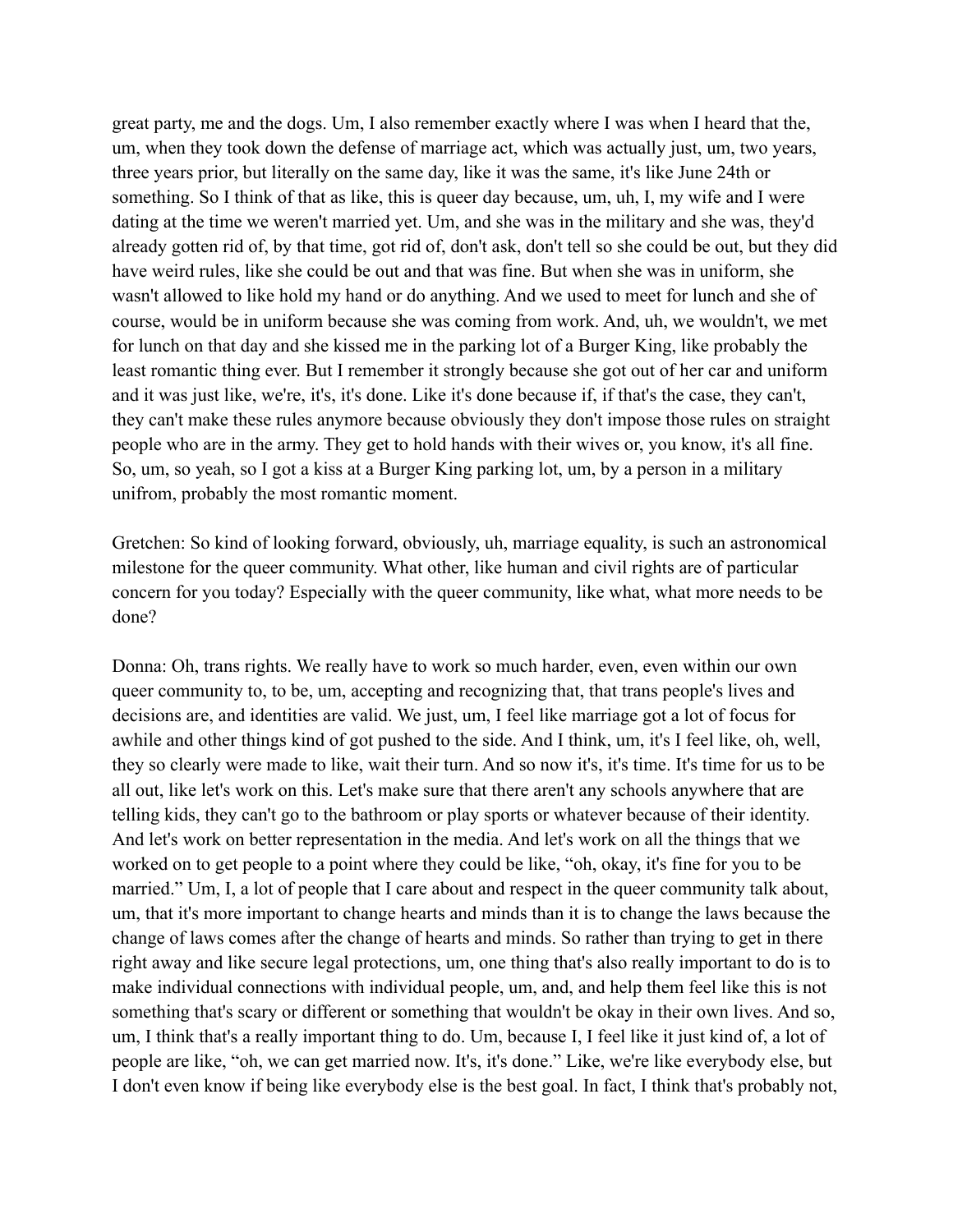um, it's, it's probably best to maintain queer identities and to think of that as something, um, special or unique. And we need to really make sure that that is something that is also good for transfer, because I think that for whatever reasons that is more of a, it freaks people out a little bit more than, than just being queer because they can kind of translate like "Oh, okay. So you feel about that person like, I feel about my husband," but they cannot translate: "you feel like you were this whole other thing." Um, and so it's, it's a lot harder and I think it's going to take some more work. So we really need to put a lot more effort into it, both inside and outside the community.

Gretchen: It's like there was a big disconnect in translating, um, the queer community and trans rights and how they feel and how they, you know, kind of navigate life versus, and I think that really important too.

Donna: And they're, there's so many prejudices inside the queer community. Like I've heard people who are very active and very like, you know, "gay rights let's go." Um, you know, basically imply that if someone who is a trans woman marries a trans man, then those people are no longer queer. So they're accepting of the identity. They, they're saying, "oh, well you are a woman. And he is a man, that makes you straight," but it doesn't, it doesn't, it you're still queer. Like there's still a lot of corners going on there. And there's a lot of like reasons that in sort of straight people, heteronormative society at a trans couple, even if they were a man and a woman who would not fit in or be accepted or not afforded the same rights. So I think that, um, I think that's something that we really have to work on in ourselves as well.

Gretchen: You said a really beautiful quote earlier. I think it was, um, we need to change the hearts and minds before we change our laws. Um, it kinda sounds like, do you think that that also applies to within the community itself?

Donna: Oh definitely. Yeah, definitely. Um, I, uh, okay. So the, the bar Blackstone's is the only queer thing left in Portland. And for a long time, like when we lived around the corner from it, when we went in, we were the only women in there. There were, it was all white men, probably like one group that was in their twenties and one group that was like fifties and up. And, um, and it was a very, it was a very male space and whatever, and they didn't mind that we were there, but like, you know, whatever, and that space has radically transformed itself into something that's more accepting of, of people, of all queer identities rather than just certain queer identities. Um, and technically of course it was always okay on paper for someone trans to go in there, for people to hang out there if they weren't cis-gendered white dudes, but it wasn't okay. And now it is okay. So what happened is they changed hearts and minds. They got rid of a few people who were problematic and, um, now that it's, the space feels completely different when you're in it. But on paper, it's the same as it always was, which is "we're for the for the gay community." Um,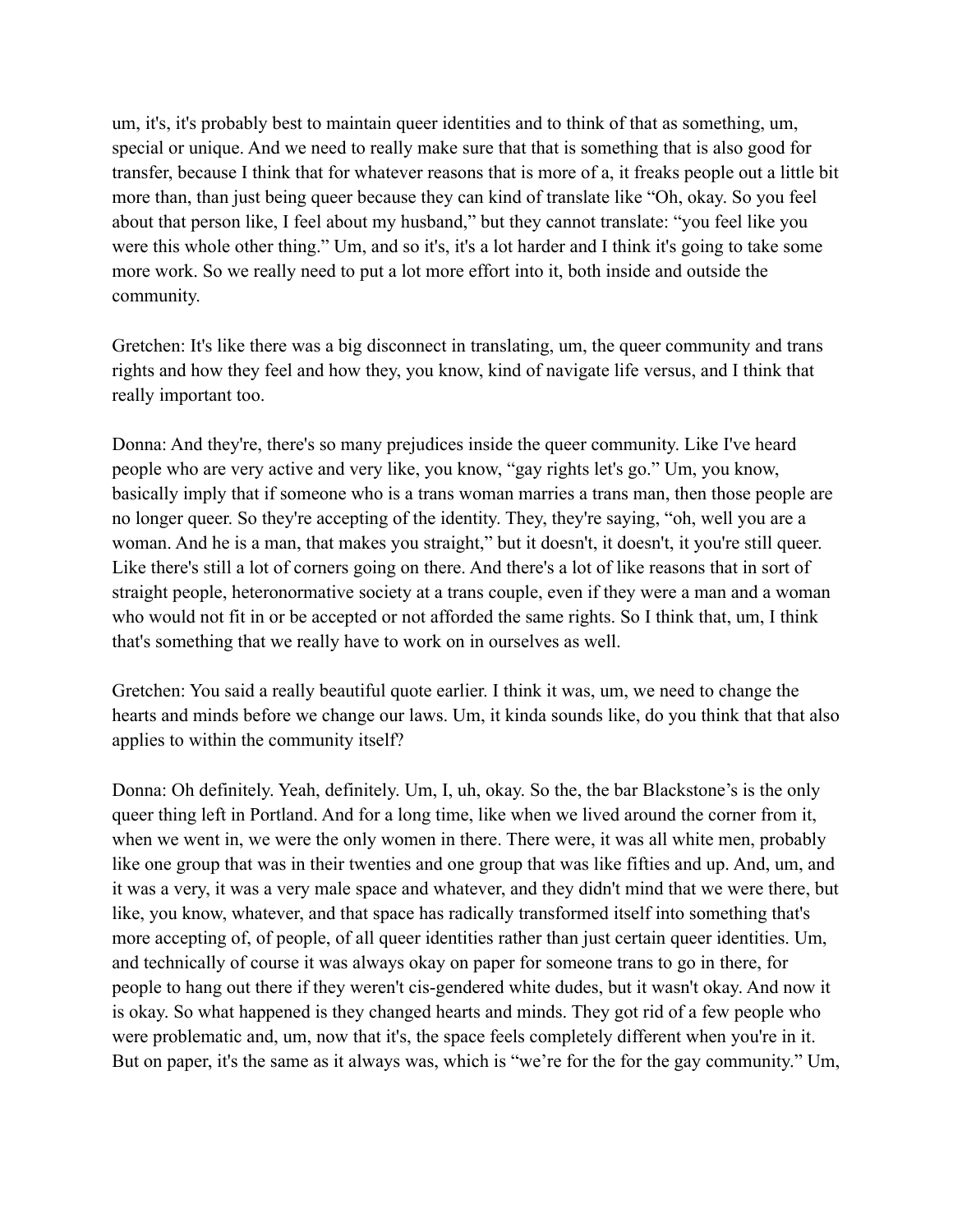but now it actually is, or it's trying really hard to be. I think they still have some struggles because their patrons have struggles, but you know.

Gretchen: This is a bit off topic. I've just, my brain is just thinking, you know. Um, do you think that it'd be more important for us to create more spaces for the queer community themselves? Or do you think that it's more important for us to kind of assimilate and become more accepting as a culture as a whole assimilate everyone together as opposed to kind of like separating us off?

Donna: Right. I would've told you, I think even as recently as maybe five or six years ago, that, that the assimulation was a good thing, but that was the thing that worked. Um, but I have found, um, so much, uh, comfort and security in spaces that I know are exclusively queer that I can't deny that that is a really valuable thing. Um, it just, it gives you a little room just to breathe and not have to worry so much about "is somebody going to react badly to the fact that I'm gay?" Like, uh, you don't have to worry about that. And so that is quite a relief. Um, you know, like we, we go out to places in Portland and we, um, don't hesitate to be physically affectionate, uh, anywhere we go. Um, I kind of, I dare somebody to have a problem with that. Um, uh, but, uh, but it is nice to be somewhere where you're absolutely certain that nothing is going to be a problem. And so that is, that is really good. Um, and it doesn't even have to be like spaces, like I think for so long queer culture was centered in like bars and clubs. And that that's not a healthy environment for everybody. Um, and it certainly doesn't provide you a ton of options if you would like to experience queer community at one o'clock in the afternoon, it didn't exist. So, um, I think it's nice that there's, you know, maybe it gets less focused on that. Um, like I think of like Queers of greater Portland and the work that Kyle does with that, and he's put together some camping trips and, um, nature walks and some other things where you can go and everybody there is going to be queer, but it's not like so much of a, I don't know, party situation or a hookup situation. It's just a chance for you to feel community and be able to relax. And that's, I think really valuable.

Brooke: Just to go back to religion really quick. Um, is there anybody in the queer community that you've met or are friends with that also has a similar religious background, like consider themselves Catholic or no?

Donna: Um, yes.

## [DELETED PART OF AUDIO PER NARRATOR'S REQUEST]

Gretchen: Do you think that they [churches] will eventually recognize marriage equality and recognize basic human and civil rights for the queer community? Or do you think that's like, uh, as our society progresses, do you think that they'll just kind of lag behind always?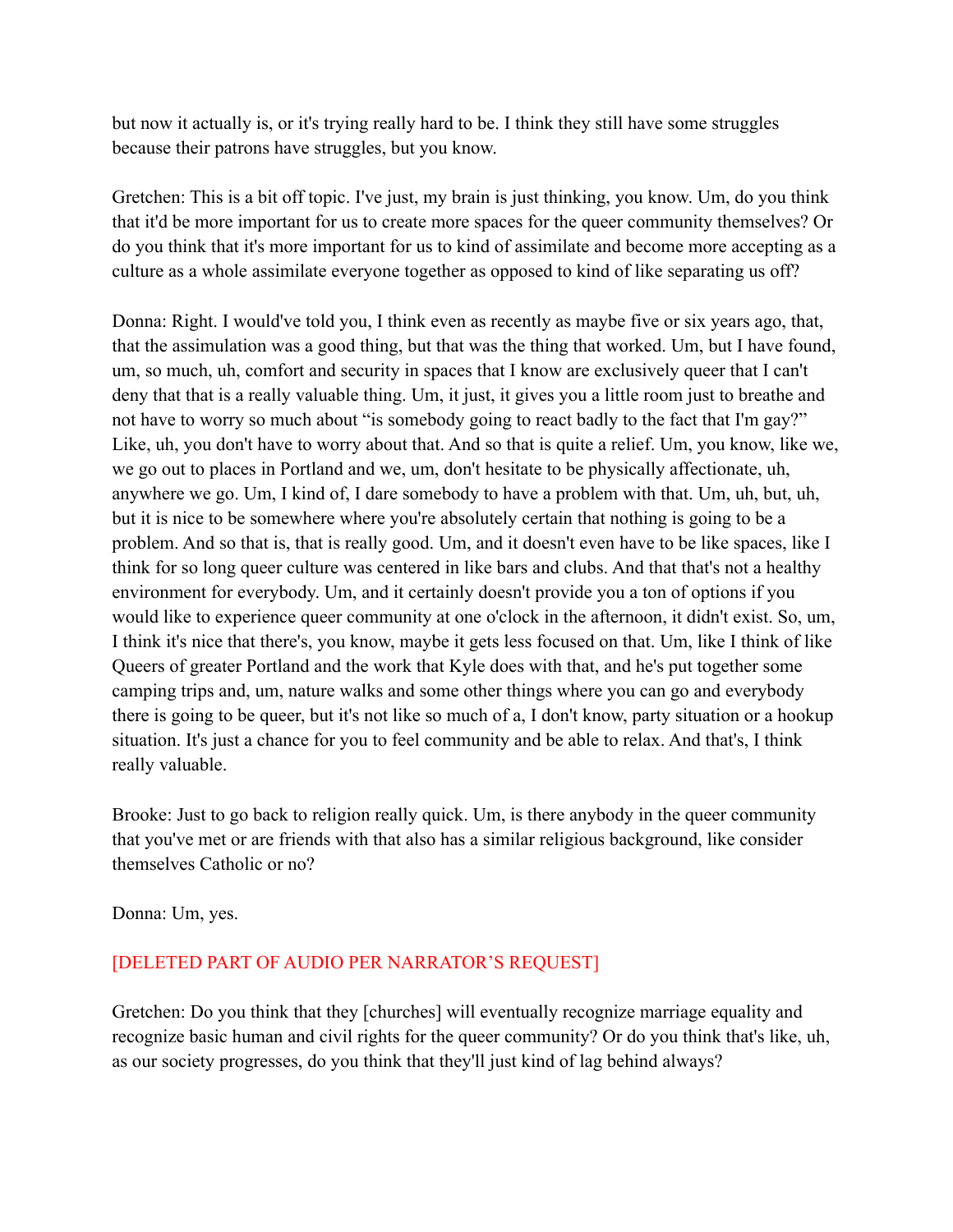Donna: I think the problem there is that the Catholic church is a worldwide church. Even if a big chunk of the majority of the, the church hierarchy here in the United States would want to do that to make a worldwide change in some countries where it's still literally illegal, where you could still literally be put to death, it's just not going to happen. Um, I don't think it's going to happen in my lifetime. Um, I'd be astonished if it happened in your lifetimes, to be honest and it's sad, but I think there might come a point where there's more sort of like, um, tolerance of— so the Catholic church isn't going to marry anybody, but maybe they'll start to just recognize that the marriages are valid, even if they didn't, cause they'll do that. Like if you were Baptist and you got married and then you became Catholics, they would still consider your marriage valid. You wouldn't have to have another wedding. So I think it might, that might creep in, um, and there's already a lot of like, uh, like there's several organizations that, um, promote being queer and being Catholic and staying in the church. Um, and to the extent that you can go to like masses led by certain groups that, uh, where, you know, probably everybody in the church is queer or at least queer accepting, um, priests have come out as queer. Like it, I think it, I think at least in the United States, things are, are slightly better, but it's still very much like a localized phenomenon. So depending on where you live and where the church is, you know, it's probably very different.

Gretchen: So, now before we kind of wrap up, um, is there anything that we didn't ask you that, you want to talk about before we finish? Anything at all?

Donna: I feel like we covered a lot of stuff.

Gretchen: Can be as random as you, you know, about your wife and your dogs.

Donna: Yeah. It's interesting. Cause she's, um, she's visibly queer. I think most people would clock her as clear without the slightest hesitation, but like, uh, at work, um, with her coworkers, I mean, I've met them that's all fine. But like with her patients, she, um, she tells stories about her home life, but she always says spouse. Um, and I don't know whether that's a doctor thing that happens, but I, I find that really interesting. Um, there are definitely like sort of professional differences in what's okay to say and do. Um, whereas like, uh, you know, people in other professions are equally, like whatever educated or wouldn't even hesitate, but like, she seems to feel like she has to kind of keep some stuff, not under wraps because if they asked her, she wouldn't, she wouldn't pretend she was married to a guy, but, um, and she definitely has people who come to her because they've seen her photo on the website and they're like, "yeah, I'm going to go get myself a queer dentist." Um, so, you know, that's, that's, uh, you know, one thing, but, uh, but just in sort of the general people that come in, because she likes to tell stories about home because it makes, cause nobody's relaxed as a dentist. So she tells stories about dogs or a hike we went on or whatever people tend to relax because they see her as like a nice person rather than an evil person. Um, but, uh, uh, but yeah, she always says spouse. And so it's really, um, that's really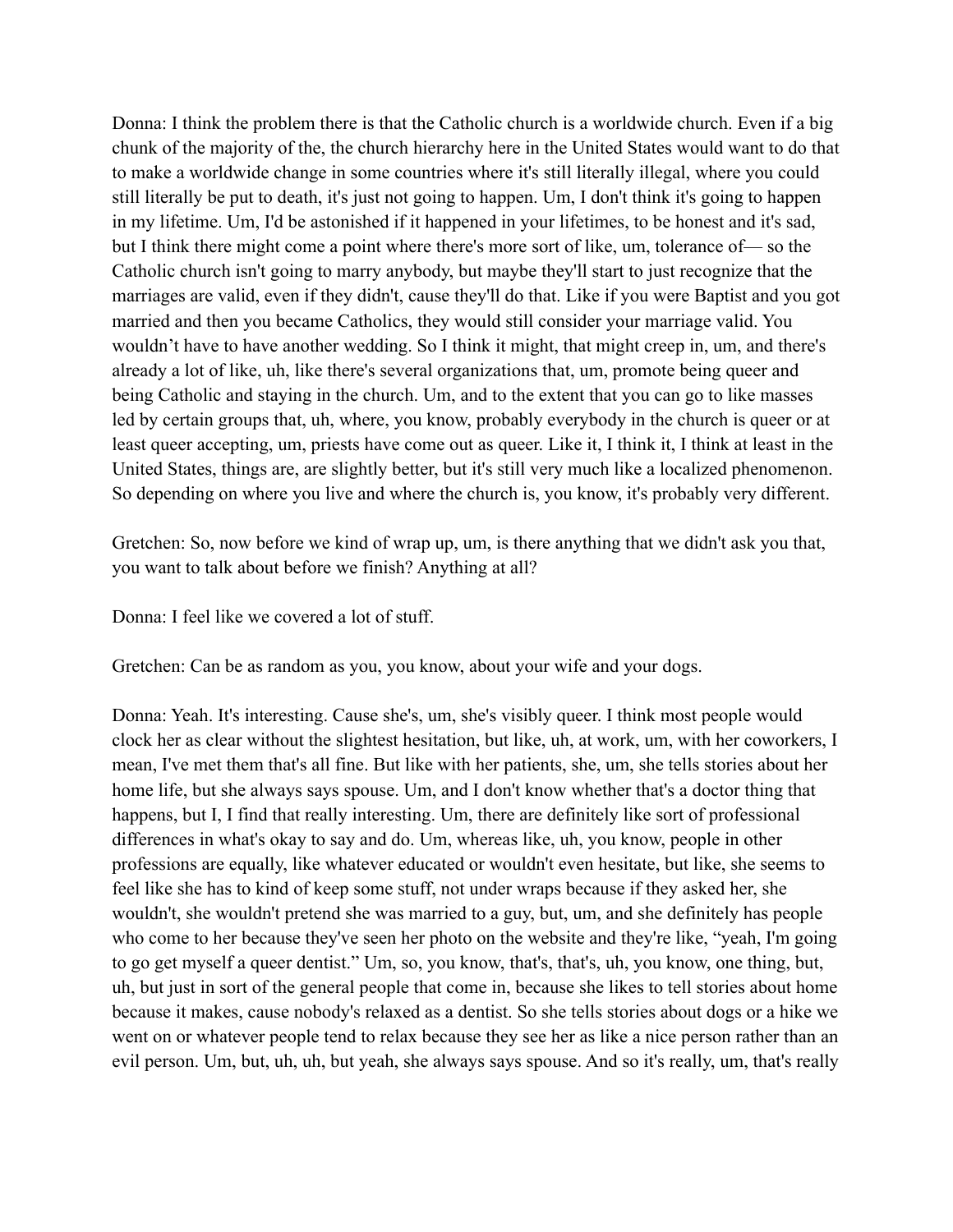interesting to me that that's still a thing. And I wonder like how many other things are like that, but you only know that if you're married to that person, you know–

Brooke: That is a big difference too, because you're, you know, you're finding every excuse to say "my wife, my wife!"

Donna: Right. We're basically opposite in that way yeah.

Brooke: Does that—you can tell me if I'm prying obviously, but does that cause any tension in terms of—

Donna: Um, I think the first time I realized she did that, it, it felt hurtful. Um, just cause it like, it activates like whatever, like insecurities or anxieties you have, like, "does she not think I'm good enough?" Like, but then you're like, "well, she would say that about any. It doesn't matter who she's married, she could be married to the best person ever, and she would still say that." So it doesn't have any to do with me. And this is about work. And I realized that, you know, especially where her background is, she joined the army, they, they put her in, um, officer's candidate school asked her what she wanted to do. She said she wanted to be a dentist. They're like, great, go to dental school. And then we'll, we'll do that. We'll cover that. And then you'll come back and you'll be a dentist. So the deal is basically however long they pay for thing, you have to give them at least that number of years. Um, so her, and at the time that she was in the army, she couldn't be out and queer. And so, but she needs to stay in the army because she doesn't want to suddenly be stuck with, "oh, well, here's what we paid for you for dental school, pay us that now" that's not going to work, for anybody. So, um, you know, it was important for her, survival to, to keep things, you know, very like buttoned up. And so I think it's probably a habit that she got into that. If she joined the army, after don't ask, don't tell was repealed, then maybe it would have been a very different situation for, but now it's just sort of what she thinks of his professional habit. So, yeah.

Gretchen: Is there any message you would like to leave for future generations or the queer community, um, who might listen to this interview?

Donna: Um, I think it's important to realize that a lot of what society says about queer people we take in and hold inside of ourselves, even when we don't realize it. And so we need to treat at least within the community ourselves with so much kindness and generosity, because you just don't know how many of those messages people are still holding onto or who they absorbed them. Like maybe they just absorbed them from the news, but maybe they absorbed them from their parents and, or their siblings. And that's really, um, a wound that is very hard to heal. And so I just feel like we all have to be so much gentler with each other than we sometimes are.